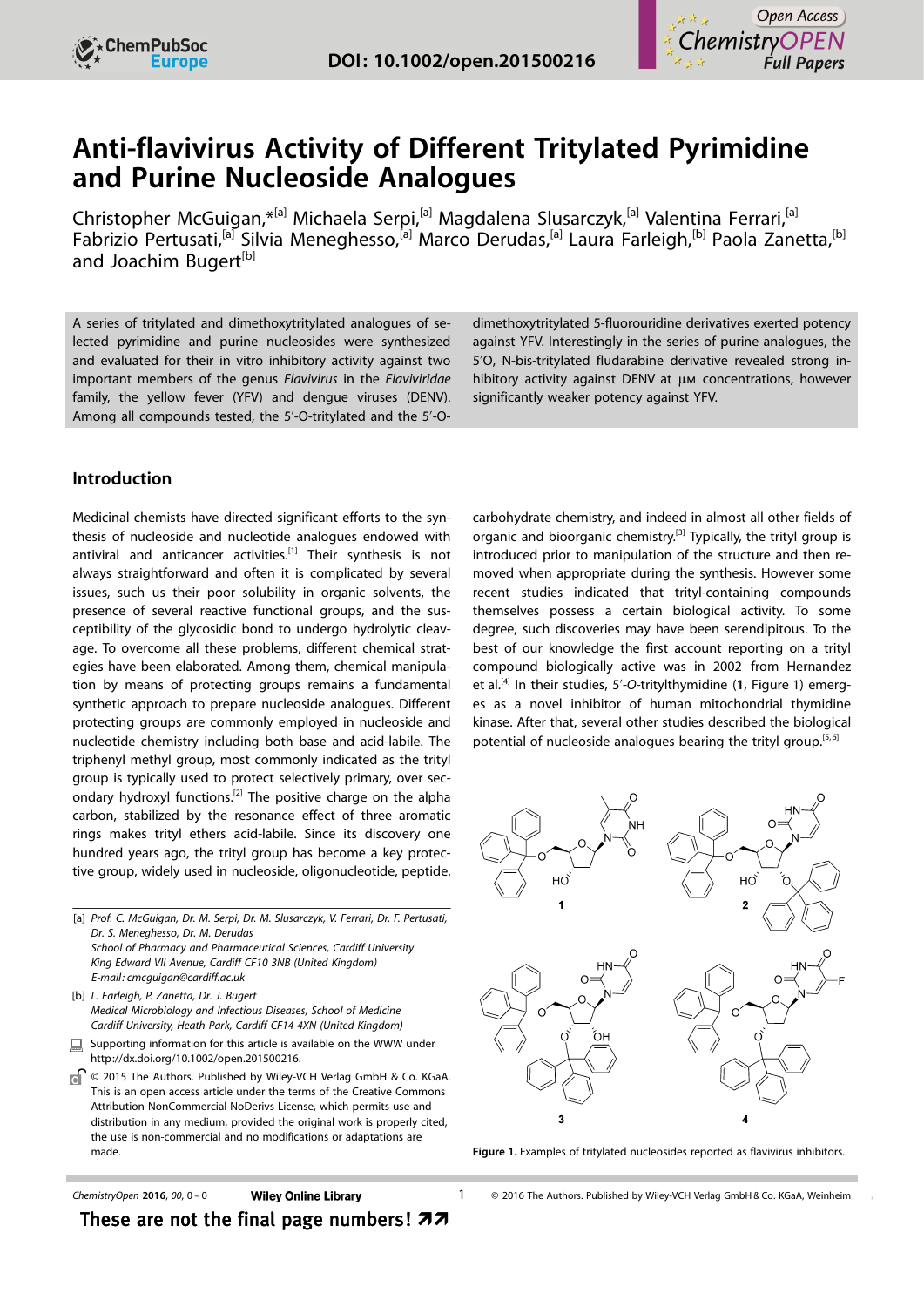

In particular in 2013, De Burghgraeve et al.<sup>[7]</sup> during the screening of a large compound library aimed at recognizing hit molecules, identified 2',5'-bis-O-tritylated uridine (2) as a flavivirus inhibitor. As a consequence, several other trityl uridine nucleosides, including different regioisomers, were prepared and evaluated in vitro against two important members of Flaviviridae family, yellow fever (YFV) and dengue (DENV) viruses.[8] Among the different compounds 3',5'-bis-O-tritylated uridine (3) was endowed with the best inhibitory properties (YFV  $IC_{50}=1.0 \mu \text{m}$ ; DENV  $IC_{50}=1.75 \mu \text{m}$ ).<sup>[9]</sup> The finding of this lipophilic structure being endowed with high antiviral activity for flaviviruses, encouraged the same authors to undertake further research. However, modifications of the trityl groups, combined with minor variations of the heterocyclic base generally led only to weak in vitro flavivirus inhibition and in some cases to marked in vitro cytotoxicity. From these studies, only 3',5' bis-O-tritylated 5-fluoro-2'-deoxyuridine (4) showed no cellular toxicity up to a concentration of 25  $\mu$ m, while having EC<sub>50</sub> values for YFV and DENV respectively of 1.05  $\mu$ gmL<sup>-1</sup> and 1.2  $\mu$ g mL<sup>-1 [6a]</sup>

In the attempt to explain the mode of action of this class of compounds, De Burghgraeve et al. undertook further investigations.<sup>[7]</sup> Their preliminary data suggested that the antiviral activity of this class of compounds might be due to an inhibition of the viral RNA-dependent RNA polymerase rather than to a mechanism interfering during an early or a late stage of the viral life cycle such as virus entry, assembly, or release.

Despite being under partial control, yellow fever case numbers are now increasing globally, posing a serious risk of local epidemic outbreaks. The global incidence of dengue has also grown dramatically in recent decades. Both viruses are now considered global threats for the entire word population. Although a safe and effective vaccine against YFV exists, there is currently no vaccine available for dengue virus and its development has proven to be very difficult because of the existence of multiple serotypes. With no therapeutic agent available to treat and/or prevent severe epidemics of either yellow fever or dengue virus infections, prevention is currently limited to vector (mosquites) control measures.<sup>[10]</sup> Therefore, there is an obvious and urgent need for the development of effective anti-flavivirus drugs.[11]

Based on these considerations and the interesting data reported in the literature for the tritylated nucleosides, we became interested in assessing the impact of the trityl group on several pyrimidine nucleosides not included in the previous studies against both YFV and DENV.

Taking into account that in different studies, hindered nucleoside analogues (NAs) including 3',5'-O-trityl derivatives of adenine nucleoside analogues were found to elicit anti-flavivirus activity to some extent,<sup>[6 g, 12]</sup> we decided to include also a few selected purine analogues in our investigations. The structures of the pyrimidine and purine nucleosides used in our studies are shown in Figure 2.

## Results and Discussion

#### Chemistry

Tritylation of nucleoside analogues has always been a relatively straightforward procedure. Generally, it is sufficient to stir the selected nucleosides with an excess of trityl chloride at an elevated temperature (110 $^{\circ}$ C).<sup>[13]</sup> However some reports have shown that the temperature can be as low as 80–90 $\degree$ C. For our synthesis, we followed the milder approach reported by Van Aerschot.<sup>[8]</sup> Briefly, the selected nucleoside was treated in anhydrous pyridine, with an excess of trityl chloride (2.8 equivalents), and the resulting mixture heated at 80 $^{\circ}$ C for 18 h. After aqueous work-up, the desired tritylated compounds were isolated by column chromatography on silica gel. In order to avoid decomposition of the trityl moiety, 0.5% of triethylamine was added to the chromatographic eluent in order to neutralize the silica gel acidity. Although this was not strictly necessary for trityl-bearing derivatives A–D (provided that their purification was performed in a reasonable time), we found its use imperative during the purification of 4,4'-dimethoxytrityl derivatives (E–H). The reaction always returned compounds with a diverse degree of tritylation (5'-, 3'-, and 2'-) depending upon the reactivity of the nucleoside. The different regioisomers were separated by column chromatography. The general synthetic procedure for the preparation of the trityl ethers of these compounds is summarized in Scheme 1, and complete compound information can be found in Table 1.



Scheme 1. General synthetic methods to trityl compounds 5–24A–D. Reagents and conditions: a) trityl chloride (2.8 equiv), pyridine (4.5 mLmmol<sup>-1</sup>), 80 °C, 18 h; b) trityl chloride, (2.8 equiv), DMAP (2.8 equiv), pyridine  $(4.5 \text{ mL mmol}^{-1})$ , 80 $^{\circ}$ C, 18 h.

In order to expand the structure–activity relationship (SAR), and considering that flavivirus inhibition profile has been linked to the critical requirement of bulkiness in the region between the 3' and 5' positions<sup>[14]</sup> we decided to synthesize also the 4,4'-dimethoxytrityl derivatives (5–20 E–H, Scheme 2, Table 2) of nucleosides 5–20.

5'-2'-O-Bis tritylated regioisomers were distinguished from those 5'-3'-O-bis tritylated analogues using 2D NMR experiments. Correlation spectroscopy (COSY) analysis allowed the correct assignment of each proton for all the compounds. Coupling of the OH signal to either the signal of 2' or 3' indicated which position is unalkylated.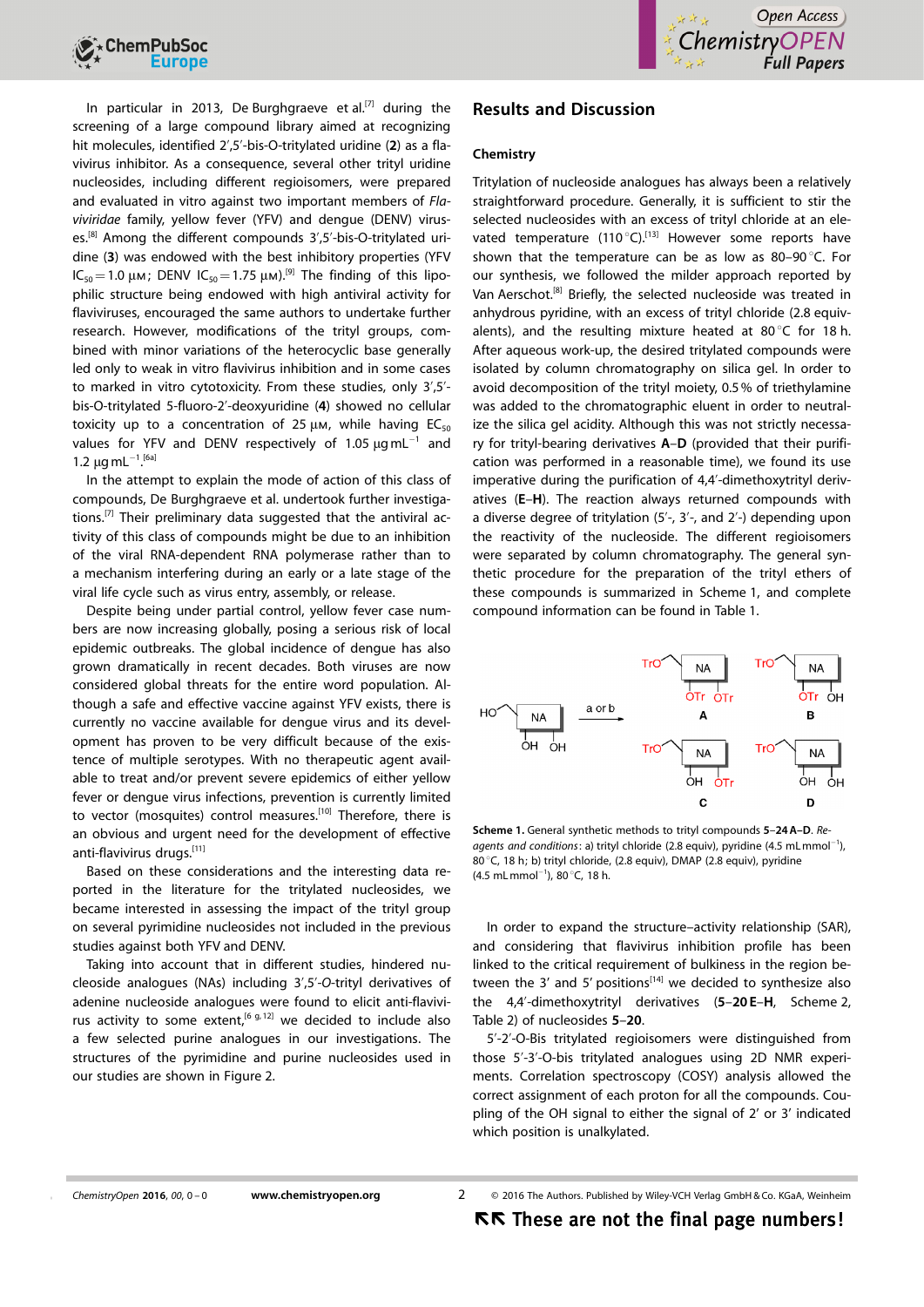



Figure 2. Nucleoside analogues (NAs) considered for this study. RBV: ribavirin, 5-FUR: 5-fluorouridine, 5-BrU: 5-bromouridine, 4'-AzidoU: 4'-azidouridine, AraU: 2'-ß-D-arabinouridine, 3TC: lamivudine, d4T: stavudine, 5-IdU: 5-iodo-2'-deoxyuridine, 5-FUDR: 5-fluoro-2'-deoxyuridine, 2'-FdU: 2'-fluoro-2'-deoxyuridine, 5-AzaC: 5-azacytidine, AZT: 4'-azidothymidine, 5-MeU: 5-methyluridine, PCV: penciclovir, 3'-dA: 3'-deoxyadenosine, BCNA: bicyclic nucleoside analogue.



Scheme 2. General synthetic method to 4,4'-dimethoxytrityl compounds 5– 20 E–H. Reagents and conditions: a) 4,4'-dimethoxytrityl chloride, (2.8 equiv), pyridine (4.5 mL mmol<sup>-1</sup>), 80 °C, 18 h; b) 4,4'-dimethoxytrityl chloride,  $(2.8 \text{ equiv})$ , DMAP  $(2.8 \text{ equiv})$ , pyridine  $(4.5 \text{ mL mmol}^{-1})$ , 80 °C, 18 h.

#### Biological evaluation

The antiviral effect of all the parent nucleosides and their corresponding tritylated and 4,4'-dimethoxytritylated analogues was assessed using a cell viability assay in which Vero cells were infected with either yellow fever (YFV) or dengue viruses (DENV, serotype D2) and further treated with the tested compounds at three different concentrations (5, 10, and 20  $\mu$ m). Cell viability was determined by measurement of the level of ATP present seven days post infection when compared to vehicle only (DMSO) controls.<sup>[15]</sup> The results are reported as percentage of viable cells left after the assay. Tables 3 and 4 gathered only compounds exhibiting an antiviral activity and include also their  $CC_{50}$  values, defined as the concentration required to decrease cell growth by 50%. The toxicity of all the tested compounds on uninfected cells was also determined in parallel.

As expected, the parent nucleosides did not show any antiviral activity versus both the flaviviruses, considered in this study.

In the series of the tritylated nucleoside analogues two compounds: the 5'-O-tritylated 5-FUR derivative (6D) and the 5'-Otritylated thymidine derivative (1) showed a similar protective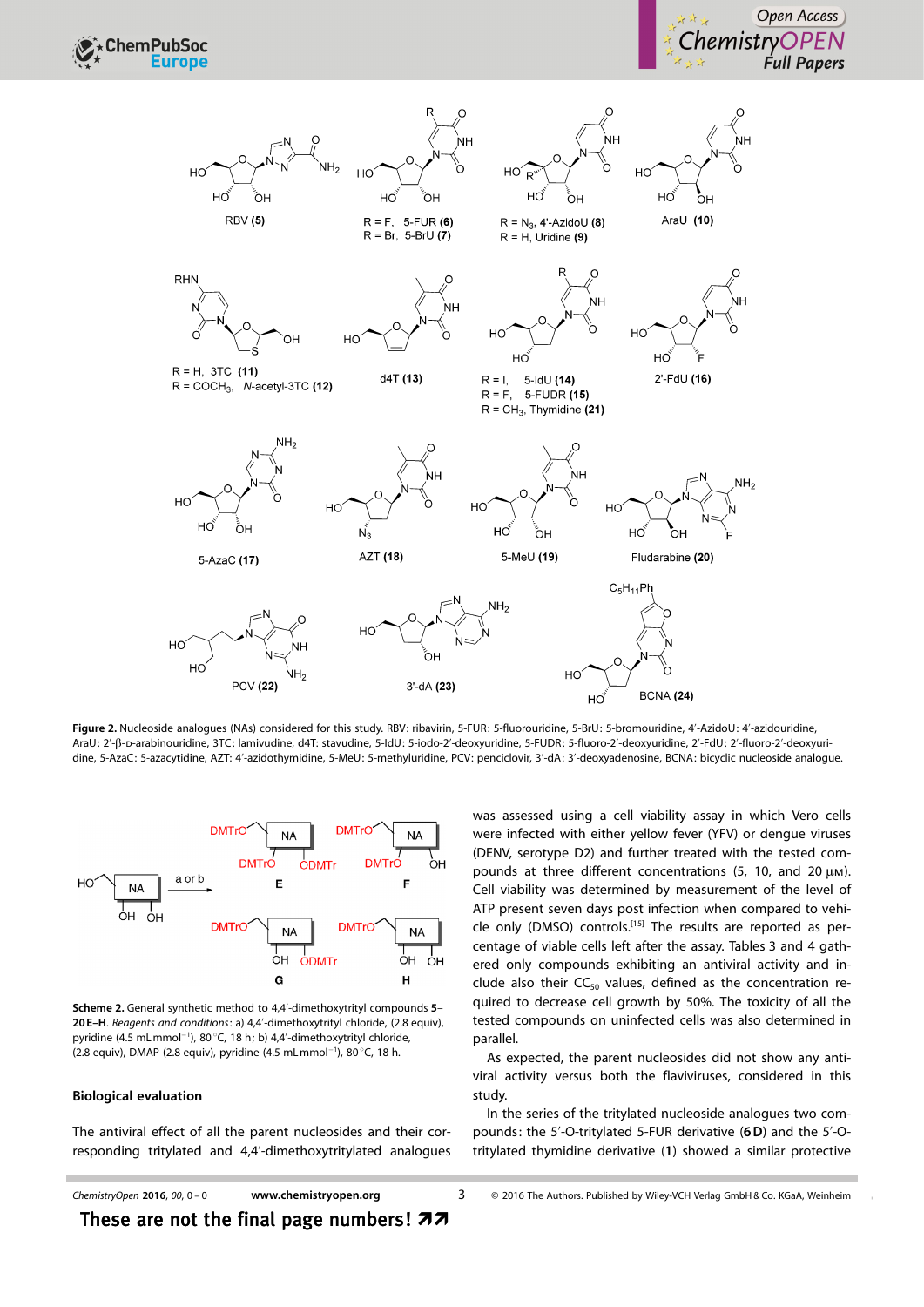

| Table 1. Summary of all synthesized tritylated compounds. |                    |     |                          |                          |  |  |  |  |
|-----------------------------------------------------------|--------------------|-----|--------------------------|--------------------------|--|--|--|--|
| Cmpd                                                      | Nucleoside         | 5'  | 3'                       | $2^{\prime}$             |  |  |  |  |
| 5 A                                                       | <b>RBV</b> (5)     | OTr | OTr                      | OTr                      |  |  |  |  |
| 5 B                                                       | <b>RBV</b> (5)     | OTr | OTr                      | OН                       |  |  |  |  |
| 5 C                                                       | <b>RBV</b> (5)     | OTr | OH                       | OTr                      |  |  |  |  |
| 6B                                                        | $5$ -FUR $(6)$     | OTr | OTr                      | OН                       |  |  |  |  |
| 6C                                                        | 5-FUR $(6)$        | OTr | OH                       | OTr                      |  |  |  |  |
| 6 D                                                       | $5$ -FUR $(6)$     | OTr | OH                       | OН                       |  |  |  |  |
| 7 B                                                       | 5-BrU (7)          | OTr | OTr                      | OН                       |  |  |  |  |
| 7 C                                                       | 5-BrU (7)          | OTr | OH                       | OTr                      |  |  |  |  |
| 8B                                                        | $4'$ -AzidoU $(8)$ | OTr | OTr                      | OН                       |  |  |  |  |
| 8C                                                        | 4'-AzidoU (8)      | OTr | OH                       | OTr                      |  |  |  |  |
| 8D                                                        | $4'$ -AzidoU $(8)$ | OTr | OH                       | OH                       |  |  |  |  |
| 3                                                         | Uridine (9)        | OTr | OTr                      | OН                       |  |  |  |  |
| 2                                                         | Uridine (9)        | OTr | OH                       | OTr                      |  |  |  |  |
| 10 <sub>B</sub>                                           | Ara $U(10)$        | OTr | OTr                      | OН                       |  |  |  |  |
| 10C                                                       | AraU (10)          | OTr | OH                       | OTr                      |  |  |  |  |
| 10 <sub>D</sub>                                           | Ara $U(10)$        | OTr | OH                       | OН                       |  |  |  |  |
| 11 D-NHTr                                                 | 3TC (11)           | OTr | $\overline{a}$           | $\overline{\phantom{0}}$ |  |  |  |  |
| 12D                                                       | N-acetyl-3TC (12)  | OTr | $\overline{\phantom{0}}$ | -                        |  |  |  |  |
| 13D                                                       | d4T (13)           | OTr |                          | $\overline{\phantom{0}}$ |  |  |  |  |
| 14D                                                       | $5$ -IdU $(14)$    | OTr | OН                       | $\overline{a}$           |  |  |  |  |
| 4                                                         | 5-FUDR (15)        | OTr | OTr                      | -                        |  |  |  |  |
| 15D                                                       | 5-FUDR (15)        | OTr | OH                       | $\overline{\phantom{0}}$ |  |  |  |  |
| 16 B                                                      | $2'$ -FdU (16)     | OTr | OTr                      | $\overline{a}$           |  |  |  |  |
| 16 D                                                      | $2'$ -FdU (16)     | OTr | OH                       |                          |  |  |  |  |
| 17 D                                                      | 5-AzaC (17)        | OTr | OH                       | OH                       |  |  |  |  |
| 18D                                                       | AZT (18)           | OTr | $\overline{\phantom{0}}$ | $\overline{\phantom{0}}$ |  |  |  |  |
| 19 B                                                      | 5-MeU (19)         | OTr | OTr                      | OН                       |  |  |  |  |
| 19 C                                                      | 5-MeU (19)         | OTr | OH                       | OTr                      |  |  |  |  |
| 19 <sub>D</sub>                                           | 5-MeU (19)         | OTr | OH                       | OH                       |  |  |  |  |
| 20 B                                                      | Fludarabine (20)   | OTr | OTr                      | OH                       |  |  |  |  |
| 20 D-NHTr                                                 | Fludarabine(20)    | OTr | OН                       | OH                       |  |  |  |  |
| 21 B                                                      | Thymidine (21)     | OTr | OTr                      | -                        |  |  |  |  |
| 1                                                         | Thymidine (21)     | OTr | OН                       | $\overline{a}$           |  |  |  |  |
| 22 B-NHTr                                                 | PCV (22)           | OTr | OTr                      | -                        |  |  |  |  |
| 22 B                                                      | PCV (22)           | OTr | OTr                      |                          |  |  |  |  |
| 23 C                                                      | $3'$ -dA $(23)$    | OTr | $\overline{a}$           | OTr                      |  |  |  |  |
| 24B                                                       | <b>BCNA (24)</b>   | OTr | OTr                      |                          |  |  |  |  |
| 24D                                                       | <b>BCNA (24)</b>   | OTr | OH                       | $\overline{\phantom{0}}$ |  |  |  |  |
|                                                           |                    |     |                          |                          |  |  |  |  |

RBV: ribavirin, 5-FUR: 5-fluorouridine, 5-BrU: 5-bromouridine, 4'-AzidoU: 4'-azidouridine, AraU: 2'-b-d-arabinouridine, 3TC: lamivudine, d4T: stavudine, 5-IdU: 5-iodo-2'-deoxyuridine, 5-FUDR: 5-fluoro-2'-deoxyuridine, 2'-FdU: 2'-fluoro-2'-deoxyuridine, 5-AzaC: 5-azacytidine, AZT: 4'-azidothymidine, 5-MeU: 5-methyluridine, PCV: penciclovir, 3'-dA: 3'-deoxyadenosine, BCNA: bicyclic nucleoside analogue, OTr: O-trityl.



| Table 2. Summary of all synthesized 4,4'-dimethoxytritylated compounds.                                                                                                                                                     |                        |              |              |              |  |  |  |  |
|-----------------------------------------------------------------------------------------------------------------------------------------------------------------------------------------------------------------------------|------------------------|--------------|--------------|--------------|--|--|--|--|
| Cmpd                                                                                                                                                                                                                        | Nucleoside             | 5'           | 3'           | $2^{\prime}$ |  |  |  |  |
| 5E                                                                                                                                                                                                                          | <b>RBV</b> (5)         | <b>ODMTr</b> | <b>ODMTr</b> | <b>ODMTr</b> |  |  |  |  |
| 5 G                                                                                                                                                                                                                         | <b>RBV</b> (5)         | <b>ODMTr</b> | OН           | <b>ODMTr</b> |  |  |  |  |
| 6F                                                                                                                                                                                                                          | $5$ -FUR $(6)$         | <b>ODMTr</b> | <b>ODMTr</b> | OН           |  |  |  |  |
| 6G                                                                                                                                                                                                                          | $5-FUR(6)$             | <b>ODMTr</b> | OH           | <b>ODMTr</b> |  |  |  |  |
| 6H                                                                                                                                                                                                                          | $5$ -FUR $(6)$         | <b>ODMTr</b> | OH           | OH           |  |  |  |  |
| 8G                                                                                                                                                                                                                          | $4'$ -AzidoU $(8)$     | <b>ODMTr</b> | OH           | <b>ODMTr</b> |  |  |  |  |
| 9 G                                                                                                                                                                                                                         | Uridine (9)            | <b>ODMTr</b> | OH           | <b>ODMTr</b> |  |  |  |  |
| 9H                                                                                                                                                                                                                          | Uridine (9)            | <b>ODMTr</b> | OН           | OH           |  |  |  |  |
| 10E                                                                                                                                                                                                                         | Ara $U(10)$            | <b>ODMTr</b> | <b>ODMTr</b> | <b>ODMTr</b> |  |  |  |  |
| 10F                                                                                                                                                                                                                         | Ara $U(10)$            | <b>ODMTr</b> | <b>ODMTr</b> | OH           |  |  |  |  |
| 12 H                                                                                                                                                                                                                        | $N$ -acetyl-3TC $(12)$ | <b>ODMTr</b> |              |              |  |  |  |  |
| 15F                                                                                                                                                                                                                         | 5-FUDR (15)            | <b>ODMTr</b> | <b>ODMTr</b> |              |  |  |  |  |
| 15H                                                                                                                                                                                                                         | 5-FUDR (15)            | <b>ODMTr</b> | OН           |              |  |  |  |  |
| 16F                                                                                                                                                                                                                         | $2'$ -FdU (16)         | <b>ODMTr</b> | <b>ODMTr</b> |              |  |  |  |  |
| 16H                                                                                                                                                                                                                         | $2'$ -FdU (16)         | <b>ODMTr</b> | OH           |              |  |  |  |  |
| 20 H                                                                                                                                                                                                                        | Fludarabine (20)       | <b>ODMTr</b> | OН           | OH           |  |  |  |  |
| RBV: ribavirin, 5-FUR: 5-fluorouridine, 4'-AzidoU: 4'-azidouridine, AraU:<br>2'-β-D-arabinouridine, 3TC: lamivudine, 5-FUDR: 5-fluoro-2'-deoxyuridine,<br>2'-FdU: 2'-fluoro-2'-deoxyuridine, ODMTr: O-4,4'-dimethoxytrityl. |                        |              |              |              |  |  |  |  |

effect on the target cells, infected with YFV, when tested at 20 μm, with respectively 31% and 26% of the cells maintaining full metabolic activity. Only a low percentage (8.6%) of YFV inhibition was achieved by the 5'-O-tritylated-5-Me-uridine derivative 19D, at the highest concentration tested. On the other hand, no inhibitory properties were observed for all these compounds (6D, 1, and 19D) in the DENV (D2) inhibition assay at any of the concentrations tested.

The 5',3'-bis-O-tritylated ribavirin (RBV) analogue (5 B) and the 5'-O-tritylated 2'-FdU analogue (16D) displayed some interesting inhibitory activity against DENV with respectively 17% and only 11% viable cells counted at 20  $\mu$ m.

However, among all the trityl analogues, the 5'-bis-O,N-tritylated derivative (20D-NHTr) of the anticancer agent fludarabine (20) displayed the strongest anti-DENV inhibitory activity with 72% of viable cells counted at 5  $\mu$ m and 100% at both 10  $\mu$ m and 20  $\mu$ m. Interestingly, this compound, devoid of any significant anti-YFV inhibitory effect, seems to selectively target

| Table 3. Antiviral activity and toxicity of selected tritylated compounds. <sup>[a]</sup>                                                         |                  |            |            |                          |                                |               |                  |                               |              |                  |                           |
|---------------------------------------------------------------------------------------------------------------------------------------------------|------------------|------------|------------|--------------------------|--------------------------------|---------------|------------------|-------------------------------|--------------|------------------|---------------------------|
|                                                                                                                                                   |                  |            |            |                          | YFV inhibition [% Cells alive] |               |                  | D2 inhibition [% Cells alive] |              |                  | Toxicity CC <sub>50</sub> |
| Cmpd                                                                                                                                              | Nucleoside       | 5'         | 3'         | $2^{\prime}$             | $5 \mu M$                      | 10 um         | 20 µm            | $5 \mu M$                     | $10 \mu$ M   | $20 \mu M$       | [µM]                      |
| 5B                                                                                                                                                | <b>RBV (5)</b>   | <b>OTr</b> | OTr        | OH                       | $\Omega$                       | $\Omega$      | 0                |                               | 0            | $16.85 \pm 1.51$ | >20                       |
| 6 D                                                                                                                                               | $5$ -FUR $(6)$   | OTr        | <b>OH</b>  | OH                       | $\Omega$                       | $\Omega$      | $31.24 \pm 2.34$ |                               |              |                  | >20                       |
| 14 D                                                                                                                                              | 5-IdU (14)       | OTr        | OH         | $\overline{\phantom{m}}$ | 0                              | $\Omega$      | 0                |                               |              | $2.47 \pm 0.06$  | >20                       |
| 16 D                                                                                                                                              | $2'$ -FdU (16)   | <b>OTr</b> | OH         | $\overline{\phantom{m}}$ | 0                              | $\Omega$      | $\Omega$         |                               |              | $10.88 \pm 1.44$ | >20                       |
| 19 D                                                                                                                                              | 5-MeU (19)       | OTr        | OH         | OH                       | 0                              | $\mathbf{0}$  | $8.59 \pm 0.85$  | $\Omega$                      | 0            | 0                | >20                       |
| 20 D-NHTr                                                                                                                                         | Fludarabine (20) | OTr        | OH         | OH                       | $\Omega$                       | 0.28          | 0.84             | $71.98 \pm 5.75$              | $100 + 1.48$ | $100 \pm 7.83$   | >20                       |
| 21 B                                                                                                                                              | Thymidine (21)   | OTr        | <b>OTr</b> | $\overline{\phantom{a}}$ | $\Omega$                       | $\Omega$      | $0.95 \pm 0.17$  | $\Omega$                      |              |                  | $>$ 20                    |
|                                                                                                                                                   | Thymidine (21)   | OTr        | OH         | $\overline{\phantom{a}}$ | $\Omega$                       | $1.25 + 0.03$ | $25.77 + 1.03$   | $\mathbf{0}$                  |              |                  | >20                       |
| 22 B-NHTr                                                                                                                                         | <b>PCV (22)</b>  | <b>OTr</b> | OTr        | $\overline{\phantom{0}}$ | 0                              | $\Omega$      | $8.09 \pm 0.04$  | $\Omega$                      | 0            |                  | $>$ 20                    |
| [a] Determined as an inhibition percentage of yellow fever (YFV, 17D strain of ASIBI) and dengue viruses (DENV, serotype D2). Values are given as |                  |            |            |                          |                                |               |                  |                               |              |                  |                           |

means ± SD for n = 3. RBV: ribavirin, 5-FUR: 5-fluorouridine, 5-IdU: 5-iodo-2'-deoxyuridine, 2'-FdU: 2'-fluoro-2'-deoxyuridine, 5-MeU: 5-methyluridine, PCV: penciclovir, OTr: O-trityl.

ChemistryOpen 2016, 00, 0-0 [www.chemistryopen.org](http://www.chemistryopen.org) 4

2016 The Authors. Published by Wiley-VCH Verlag GmbH & Co. KGaA, Weinheim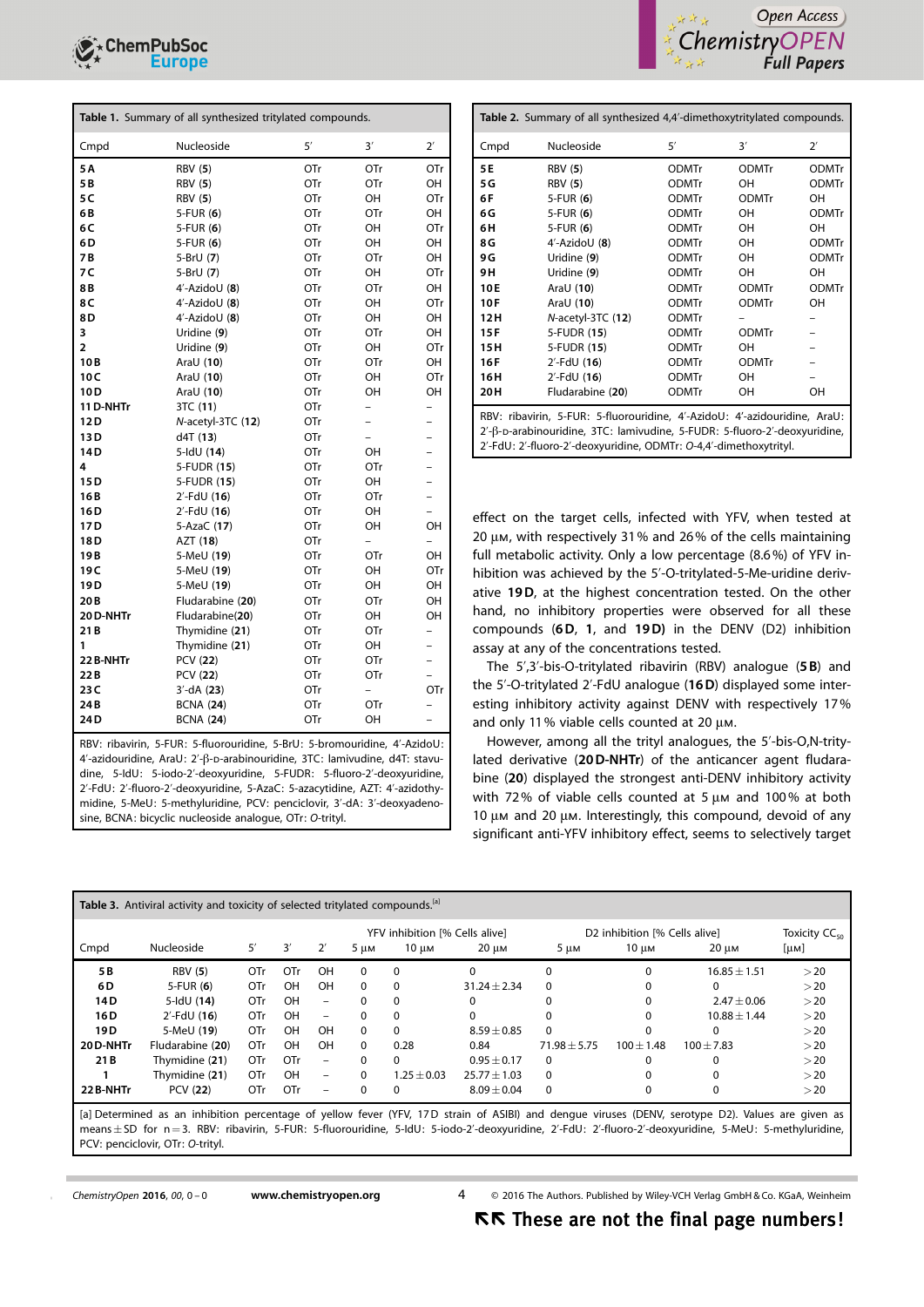



|                                                                                                                                                                                                                                                                                                 | Table 4. Antiviral activity and toxicity of selected 4,4'-dimethoxytritylated compounds. <sup>[a]</sup><br>D2 inhibition [% Cells alive]<br>YFV inhibition [% Cells alive] |              |           |                          |               |                |                 |      |          |       | Toxicity $CC_{50}$ |
|-------------------------------------------------------------------------------------------------------------------------------------------------------------------------------------------------------------------------------------------------------------------------------------------------|----------------------------------------------------------------------------------------------------------------------------------------------------------------------------|--------------|-----------|--------------------------|---------------|----------------|-----------------|------|----------|-------|--------------------|
| Cmpd                                                                                                                                                                                                                                                                                            | Nucleoside                                                                                                                                                                 | 5′           | 3'        | $2^{\prime}$             | 5 um          | 10 um          | 20 um           | 5 им | 10 um    | 20 um | [µM]               |
| 6H                                                                                                                                                                                                                                                                                              | $5$ -FUR $(6)$                                                                                                                                                             | <b>ODMTr</b> | OН        | OH                       | $9.22 + 0.46$ | $30.89 + 1.85$ | $100 + 8.68$    |      | $\Omega$ | 0     | >20                |
| 9 H                                                                                                                                                                                                                                                                                             | Uridine (9)                                                                                                                                                                | <b>ODMTr</b> | <b>OH</b> | OH                       | $1.06 + 0.27$ | $7.00 + 0.98$  | $100 + 5.23$    |      | $\Omega$ | 0     | >20                |
| 12 H                                                                                                                                                                                                                                                                                            | $N$ -acetyl-3TC $(12)$                                                                                                                                                     | <b>ODMTr</b> | $\equiv$  | -                        | $\Omega$      |                | $70.45 + 18.31$ | 0    | $\Omega$ | 0     | >20                |
| 15 H                                                                                                                                                                                                                                                                                            | 5-FUDR (15)                                                                                                                                                                | <b>ODMTr</b> | OH        | $\overline{\phantom{m}}$ | $\Omega$      | $95.17 + 10.4$ | $100 + 5.4$     |      | $\Omega$ | 0     | >20                |
| 16 H                                                                                                                                                                                                                                                                                            | $2'$ -FdU (16)                                                                                                                                                             | <b>ODMTr</b> | OH        | $\overline{\phantom{0}}$ | $\Omega$      |                | $77.99 + 14.81$ | 0    | $\Omega$ | 0     | >20                |
| [a] Determined as an inhibition percentage of yellow fever (YFV, 17D strain of ASIBI) and dengue viruses (DENV, serotype D2). Values are given as<br>means $\pm$ SD for $n = 3$ . 5-FUR: 5-fluorouridine, 3TC: lamivudine, 5-FUDR: 5-fluoro-2'-deoxyuridine, 2'-FdU: 2'-fluoro-2'-deoxyuridine. |                                                                                                                                                                            |              |           |                          |               |                |                 |      |          |       |                    |

DENV. Despite being the analogue of an anticancer agent, compound 20D showed no cytotoxicity in our assays, up to a  $20 \mu$ M.

This noncytotoxic profile was observed also for all the other analogues considered in this work with no evidence of toxicity at concentration up to 20  $\mu$ m.

Next, the antiviral effect of dimethoxytritylation of selected nucleoside analogues was evaluated similarly to the tritylated congeners against YF and DEN viruses. Table 4 collects the result for the compounds of this series showing some antiviral activity. In particular the 5'-O-DMTr-FUR derivative (6H), and, the 5'-O-DMTr-5-FUDR derivative (15H) emerged as the most active compounds against YFV with 100% inhibition at 20  $\mu$ m. Compound 15H was found to retain high inhibition also at 10  $\mu$ m with 95% of viable cells counted. Differently from the 5'-O-tritylated-2'-deoxy-2'-fluorouridine analogue 16D, its 5'-Odimethoxytrityl congener 16H had pronounced inhibitory activity but surprisingly only against YFV (78% at 20  $\mu$ m).

Intriguing results were also found for the 5'-O-dimethoxytritylated-uridine analogue 9H, which showed inhibitory activity only against YFV with an inhibition of 1% at 5  $\mu$ m; 7% at 10 µm; and 100% at 20 µm.

All 4,4'-dimethoxytritylated compounds tested were devoid of anti-DENV activity and were found to be not toxic at concentrations up to  $20 \mu$ M.

As mentioned already, compounds 3 and 2 have been previously reported as relatively potent anti-YFV and anti DENV agents.<sup>[6]</sup> In contrast, our assays revealed no potency either as anti-YFV or anti-DENV agents. Explanation of the differing results from those reported could be found in the differing detection methods used.<sup>[7]</sup> We assayed the metabolic activity of cells, quantitating ATP, which is rapidly degraded in dying cells. Using such an assay indicating active intracellular processes, it is possible to dissect toxic and viral effects that lead to cells with intact membranes but no metabolic activity; that latter method (methylene blue dye exclusion) was used in the prior reports. The ATP assay used here is more sensitive, indicates both toxic and viral effects leading to the loss of metabolic activity, and is the assay of choice to identify compounds, which lead to increased cell survival.<sup>[14,15]</sup>

### Conclusion

We herein report the synthesis of tritylated and 4,4'-dimethoxytritylated pyrimidine and purine nucleoside analogues and the evaluation of their inhibitory activity against YF and DEN viruses. The activity was reported as % of viable cells resulting from treatment with our compounds after exposure to the viruses. In the series of 38 tritylated analogues, two compounds, 6D and 1, showed selective and moderate YFV inhibition (31% and 26%, respectively) at 20  $\mu$ m concentration. In the DENV inhibition assay, the tritylated fludarabine derivative 20D-NHTr displayed pronounced anti-DENV inhibitory activity, reaching 100% of virus inhibition at a concentration of 10  $\mu$ m. Within the panel of 16 4,4'-dimethoxytritylated compounds, five of the monosubstituted derivatives (6H, 9H, 12H, 15H, and 16H) revealed selective anti-YFV inhibitory activity ranging from 7 to 95% at 10  $\mu$ m and from 70 to 100% at 20  $\mu$ m. All the tested compounds proved to be noncytotoxic at concentrations up to 20  $\mu$ m.

In conclusion, our preliminary biological data support an anti-flavivirus activity for tritylated/4,4'-dimethoxytritylated nucleoside analogues. Previous studies have suggested that these drugs might act as potential inhibitors of the DENV viral RNA-dependent RNA polymerase (RdRp).<sup>[7]</sup> However, evidence to unravel their mechanism of action have not been provided yet. In fact, their structure–activity relationship remains unclear and requires additional studies and therefore it is not possible for us here to speculate on a possible mechanism. It might be however that the prior identified lead impacted on cellular metabolic processes rather than a viral target.

### Experimental Section

#### General experimental

All solvents and reagents were used as obtained from commercial sources unless otherwise indicated. All reactions were performed under an argon atmosphere. The  ${}^{1}H$  and  ${}^{13}C$  NMR spectra were recorded on a Bruker spectrometer (Billerica, MA, USA) operating at 500 MHz for <sup>1</sup>H and 125 MHz for  $13$ C. CDCI<sub>3</sub> was used as the solvent for NMR experiments, unless otherwise stated. <sup>1</sup>H chemical shift values  $(\delta)$  are referenced to the residual nondeuterated components of the NMR solvents ( $\delta$  = 7.26 ppm for CHCl<sub>3</sub>, etc.). The <sup>13</sup>C chemical shifts ( $\delta$ ) are referenced to CDCl<sub>3</sub> (central peak,  $\delta$  = 77.0 ppm). Fluorine chemical shifts are referenced to CFC $I_3$ . Mass

## ChemistryOpen 2016, 00, 0-0 [www.chemistryopen.org](http://www.chemistryopen.org) 5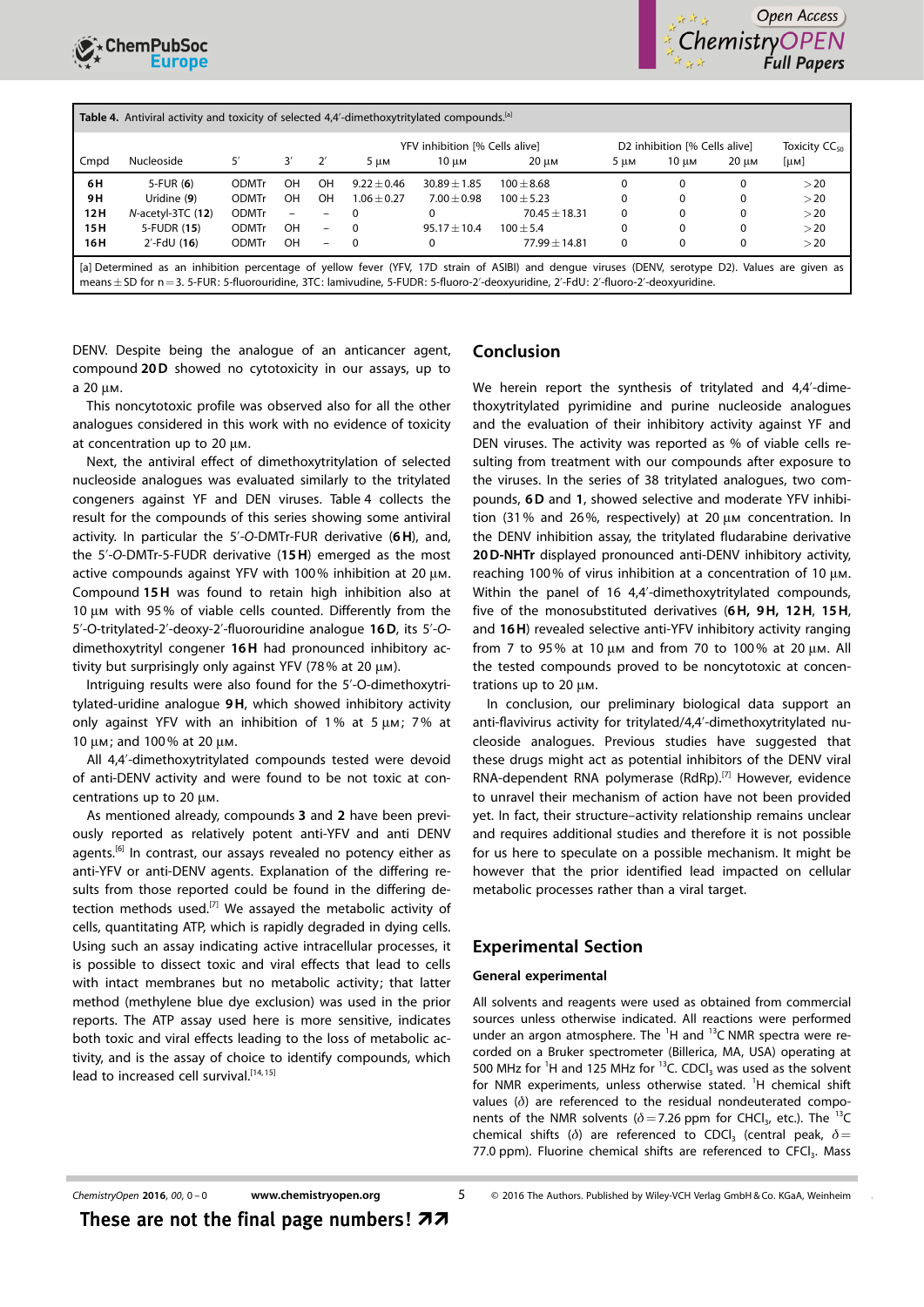



spectra (MS) were measured in positive-mode electrospray ionization (ESI). Thin-layer chromatography (TLC) was performed on silica gel 60 F254 plastic sheets. Column chromatography was performed using silica gel (35–75 mesh) or on an Isolera Biotage system (Uppsala, Sweden). Purity of prepared compounds was determined to be>95% by high-performance liquid chromatography (HPLC)–UV analysis (Thermo HPLC connected with UV detector; Varian Pursuit XS, 4.6 mm × 150 mm, 5.0 µm, Palo Alto, CA, USA).

#### Chemistry

General Procedure 1. A mixture of a nucleoside  $(1.0 \text{ eq mol}^{-1})$ , an appropriate trityl chloride (2.2 eq mol $^{-1}$ ), and 4-dimethylaminopyridine (DMAP, 2.8 moleq $^{-1}$ , unless stated otherwise) in anhydrous pyridine (4.5 mLmmol<sup>-1</sup>) was heated at 80 $^{\circ}$ C under an argon atmosphere for 18 h. The reaction was quenched by addition of MeOH (2 mLmmol<sup>-1</sup>) at rt, and kept stirring at rt for 30 min. The solution was then concentrated and diluted in  $CH_2Cl_2$ . The organic solution was washed with saturated solution of NaHCO<sub>3</sub> (3 $\times$ 20 mL), and the combined aqueous layers were extracted with CH<sub>2</sub>Cl<sub>2</sub>. Combined organic layers were dried over Na<sub>2</sub>SO<sub>4</sub>, filtered, and concentrated under vacuum. The residue was purified by column chromatography on silica gel (eluent system gradient MeOH in  $CH_2Cl_2$  = 1–3% containing 0.5% triethylamine).

Experimental data for all active compounds are reported below and for inactive compounds in the Supporting Information.

Tritylated derivatives of ribavirin (5) were prepared according to the general procedure 1 from 5 (0.500 g, 2.05 mmol) and trityl chloride (1.6 g, 5.74 mmol). Column purification with a gradient of MeOH/triethylamine (1:0.5% to 2:0.5%) in  $CH_2Cl_2$  as eluent yielded 5',3',2'-tri-O-tritylribavirin (5A), 5',3'-bis-O-tritylribavirin (5 B) and 5',2'-bis-O-tritylribavirin (5 C).

5',3'-Bis-O-tritylribavirin (5 B) was obtained as a white solid (0.268 g, 18%); <sup>1</sup>H NMR (500 MHz, 25 °C, CDCl<sub>3</sub>):  $\delta$  = 8.21 (s, 1H, H-3), 7.43–7.38 (m, 6H, H-Ph), 7.34–7.18 (m, 24H, H-Ph), 6.64 (br s, 1H, NH<sub>2</sub>), 5.89 (d,  $J=3.08$  Hz, 1H, H-1'), 5.66 (br s, 1H, NH<sub>2</sub>), 4.43– 4.39 (m, 1H, H-3'), 4.19–4.14 (m, 1H, H-4'), 3.61–3.56 (m, 1H, H-2'), 3.47–3.43 (m, 1H,  $H-5'$ ), 3.00 (dd,  $J=10.9$ , 5.5 Hz, 1H,  $H-5'$ ), 2.85 ppm (d,  $J=4.5$  Hz, 1H, OH-2'); <sup>13</sup>C NMR (125 MHz, 25 °C, CDCl<sub>3</sub>):  $\delta$  = 160.4 (C=O), 156.9 (C-5), 144.1 (C-3), 143.5, 143.3 (C-Ph), 128.7, 128.6, 128.3, 127.8, 127.1 (CH-Ph), 92.4 (C-1'), 88.1, 87.1  $(C(Ph)<sub>3</sub>)$ , 83.5  $(C-4')$ , 74.3  $(C-2')$ , 74.1  $(C-3')$ , 64.0 ppm  $(C-5')$ ; MS (ES+) found:  $m/z$  751.3  $[M+Na]^+$ , calcd for  $[C_{46}H_{40}N_4O_5]$ :  $m/z$ 728.83 [M]; Reverse-phase HPLC (H<sub>2</sub>O/CH<sub>3</sub>CN from 90:10 to 0:100 in 30 min), flow  $=$  1 mLmin $^{-1}$ ,  $\lambda$   $=$  254 nm,  $t_{\rm R}$   $=$  28.10 min.

Tritylated derivatives of 5-fluorouridine (6) were prepared according to the general procedure 1 from 6 (0.30 g, 1.14 mmol) and trityl chloride (1.02 g, 3.66 mmol) in pyridine (6 mL). Column chromatography purification using a gradient of MeOH/triethylamine (1:0.5% to 2:0.5%) in CH<sub>2</sub>Cl<sub>2</sub> as an eluent yielded 5',3'-bis-O-trityl-5fluorouridine  $(6B)$ , 5',2'-bis-O-trityl-5-fluorouridine  $(6C)$ , and 5'-Otrityl-5-fluorouridine (6D).

5'-O-Trityl-5-fluorouridine (6D) was obtained as a white solid (0.183 g, 32%); <sup>1</sup>H NMR (500 MHz, 25 °C, CDCl<sub>3</sub>,):  $\delta$  = 7.42 (d, J<sub>H-F</sub> = 6.0 Hz, 1H, H-6), 7.22–7.20 (m, 6H, H-Ph), 7.05–7.02 (m, 6H, H-Ph), 6.98–6.95 (m, 6H, H-Ph), 5.72 (dd,  $J=4.5$ , 1.5 Hz, 1H, H-1'), 4.04 (t,  $J=5.0$  Hz, 1H, H-3'), 3.96 (t,  $J=5.0$  Hz, 1H, H-2'), 3.90-3.87 (m, 1H,  $H-4'$ ), 3.30 (dd,  $J=11.0$ , 2.5 Hz, 1H,  $H-5'$ ), 3.25 ppm (dd,  $J=11.0$ , 2.5 Hz, 1 H,  $H$ -5'); <sup>13</sup>C NMR (125 MHz, 25 °C, [D<sub>6</sub>]DMSO,):  $\delta$  = 161.0 (d,  $J_{C-F} = 22.5$  Hz, C-2), 152.7 (C-4), 144.4 (d,  $J_{C-F} = 241.5$  Hz, C-5), 143.3 (C-Ph), 128.6, 128.3, 127.3 (CH-Ph), 123.4 (d,  $J_{C-F} = 33.75$  Hz,

C-6), 90.1 (C-1'), 87.5 (C(Ph)<sub>3</sub>), 84.4 (C-4'), 75.8 (C-2'), 71.0 (C-3'), 63.2 ppm (C-5'); MS (ES+) found:  $m/z$  527.10  $[M+Na]^+$ , calcd for  $[C_{28}H_{25}FN_{2}O_{6}]$ :  $m/Z$  504.50 [M]; Reverse-phase HPLC (H<sub>2</sub>O/CH<sub>3</sub>CN from 90:10 to 0:50 in 30 min), flow = 1 mL min<sup>-1</sup>,  $\lambda$  = 245 nm,  $t_{\rm R}$  = 17.52 min.

Dimethoxytritylated derivatives of 5-fluorouridine (6) were prepared according to the general procedure 1 from 6 (0.30 g, 1.14 mmol) and 4,4'-dimethoxytrityl chloride (1.24 g, 3.66 mmol, 3.2 equiv/mol) in pyridine (6 mL). Column chromatography purification using a gradient of MeOH/triethylamine (1:0.5% to 2:0.5%) in CH<sub>2</sub>Cl<sub>2</sub> as an eluent vielded three products, which were further repurified by preparative TLC using MeOH/triethylamine (2:0.5%) in CH<sub>2</sub>Cl<sub>2</sub> to yield: 5',3'-bis-O-dimethoxytrityl-5fluorouridine (6F), 5',2'bis-O-dimethoxytrityl-5-fluorouridine (6G), and 5'-O-dimethoxytrityl-5-fluorouridine (6H).

5'-O-Dimethoxytrityl-5-fluorouridine (6H) was obtained as a yellowish solid (0.17 g, 26%); <sup>1</sup>H NMR (500 MHz, 25 °C, [D<sub>6</sub>]DMSO,):  $\delta$  = 7.91 (d, J<sub>H-F</sub> = 7.0 Hz, 1H, H-6), 7.40 (dd, J = 8.5, 2.5 Hz, 2H, H-Ph), 7.33-7.23 (m, 7H, H-Ph), 6.90 (apparent d,  $J=8.5$  Hz, 4H, H-Ph), 5.73 (dd, J=4.0, 1.5 Hz, 1H, H-1'), 5.48 (d, J=5.0 Hz, 1H, C-2'- OH), 5.14 (d,  $J = 5.0$  Hz, 1H, C-3'-OH), 4.14 (apparent q,  $J = 5.0$  Hz, 1H,  $H-2'$ ), 4.08 (apparent q,  $J=5.0$  Hz, 1H,  $H-3'$ ), 3.98-3.96 (m, 1H,  $H-4'$ ), 3.75 (s, 6H, 2 x OCH<sub>3</sub>), 3.29 (dd, J = 11.0, 3.5 Hz, 1H, H-5'), 3.19 ppm (dd, J = 11.0, 3.5 Hz, 1H, H-5'); <sup>13</sup>C NMR (125 MHz, 25 °C, [D<sub>6</sub>]DMSO,):  $\delta = 158.2$ , 158.1 (CH<sub>3</sub>O-C-Ph), 156.9 (d, <sup>2</sup>J<sub>C-F</sub> = 26.0 Hz, C-4), 149.8 (C-2), 144.7 (C-Ph), 139.9 (d,  $J_{C-F} = 230.5$  Hz, C-5), 135.4, 135.2 (C-Ph), 129.7, 128.9, 128.2, 127.9, 127.6, 126.7, 125.3 (CH-Ph), 124.6 (d,  $\frac{2}{J_{C-F}}$  = 33.8 Hz, C-6), 113.3, 113.2 (CH-Ph), 89.0 (C-1'), 85.8  $(C(Ph)_3)$ , 82.6  $(C-4')$ , 73.2  $(C-2')$ , 69.5  $(C-3')$ , 63.1  $(C-5')$ , 55.0 ppm (OCH<sub>3</sub>); <sup>19</sup>F NMR (470 MHz, 25 °C, [D<sub>6</sub>]DMSO,):  $\delta$  = -167.25 ppm; MS (ES+) found:  $m/z$  587  $[M + Na]^{+}$ , calcd for  $[C_{30}H_{29}FN_{2}O_{8}]$ :  $m/z$ 564.55 [M]; Reverse-phase HPLC (H<sub>2</sub>O/CH<sub>3</sub>CN 90:10 to 0:50 in 30 min), flow = 1 mL min<sup>-1</sup>,  $\lambda$  = 245 nm,  $t_R$  = 14.85 min.

Dimethoxytritylated derivatives of uridine (9) were prepared according to the general procedure 1 from 9 (0.150 g, 0.61 mmol), 4,4'-dimethoxytrityl chloride (0.578 g, 1.71 mmol), and DMAP (0.209 g, 1.71 mmol) in anhydrous pyridine (10 mL). Column chromatography eluting with a gradient of MeOH/triethylamine  $(1:0.5\%$  to 3.5:0.5%) in CH<sub>2</sub>Cl<sub>2</sub> as an eluent gave 5',2'-bis-Odimethoxytrityluridine (9G) and 5'-dimethoxytrityluridine (9H).

5'-O-Dimethoxytrityluridine (9H) was obtained as a yellowish solid (0.16 g, 48%); <sup>1</sup>H NMR (500 MHz, 25 °C, CDCl<sub>3</sub>):  $\delta$  = 8.01 (d, J = 8.0 Hz, H-6), 7.43–7.38 (m, 2H, H-Ph), 7.33–7.28 (m, 6H, H-Ph), 7.26– 7.22 (m, 1H, H-Ph), 6.89-6.82 (m, 4H, H-Ph), 5.92 (d,  $J=2.5$  Hz, H-1'), 5.38 (d,  $J=8.0$  Hz,  $H=5$ ), 4.44 (dd,  $J=6.0$ , 5.5 Hz,  $H=3'$ ), 4.36 (dd,  $J=5.0$ , 2.5 Hz, H-2'), 4.22-4.18 (m, 1H, H-4'), 3.80 (s, 3H, OCH<sub>3</sub>), 3.79 (s, 3H, OCH<sub>3</sub>), 3.55 (dd, J = 11.0, 2.5 Hz, 1H, H-5'), 3.50 ppm (dd, J = 11.0, 2.5 Hz, 1H, H-5'); <sup>13</sup>C NMR (125 MHz, 25 °C, CDCl<sub>3</sub>):  $\delta$  = 163.7 (C-2), 158.7, 158.6 (CH<sub>3</sub>O-C-Ph) 151.1 (C-4), 144.4 (C-Ph), 140.3 (C-6), 135.5 (C-Ph), 135.2 (C-Ph), 130.3, 130.2, 130.1, 129.2, 128.1, 127.9, 127.8, 127.1, 113.4, 113.3, 113.2 (CH-Ph), 102.3 (C-5), 90.6 (C-1'), 83.8 (C-4'), 87.0 (C(Ph)<sub>3</sub>), 75.5 (C-2'), 69.7 (C-3'), 61.9 (C-5'), 55.2 ppm  $(OCH<sub>3</sub>)$ ; MS (ES+) found:  $m/z$  569.2  $[M+Na]<sup>+</sup>$ , calcd for  $[C_{30}H_{30}N_2O_8]$ :  $m/z$  546.57 [M]; Reverse-phase HPLC (H<sub>2</sub>O/CH<sub>3</sub>CN from 80:20 to 10:90 in 15 min, then to  $CH_3CN$  100% in 25 min), flow = 1 mL min<sup>-1</sup>,  $\lambda$  = 245 nm,  $t_R$  = 10.56 min.

5'-O-Dimetoxytrityl-N-acetyl-lamivudine (12H) was prepared according to the general procedure 1 from N-acetyl-lamivudine (12) (0.80 g, 2.95 mmol), 4,4'-dimethoxytrityl chloride (1.2 g, 2.95 mmol), and DMAP (0.036 g, 0.295 mmol) in anhydrous pyridine (5 mL). Column chromatography with a gradient of MeOH/triethylamine

ChemistryOpen 2016, 00, 0-0 [www.chemistryopen.org](http://www.chemistryopen.org) 6

2016 The Authors. Published by Wiley-VCH Verlag GmbH & Co. KGaA, Weinheim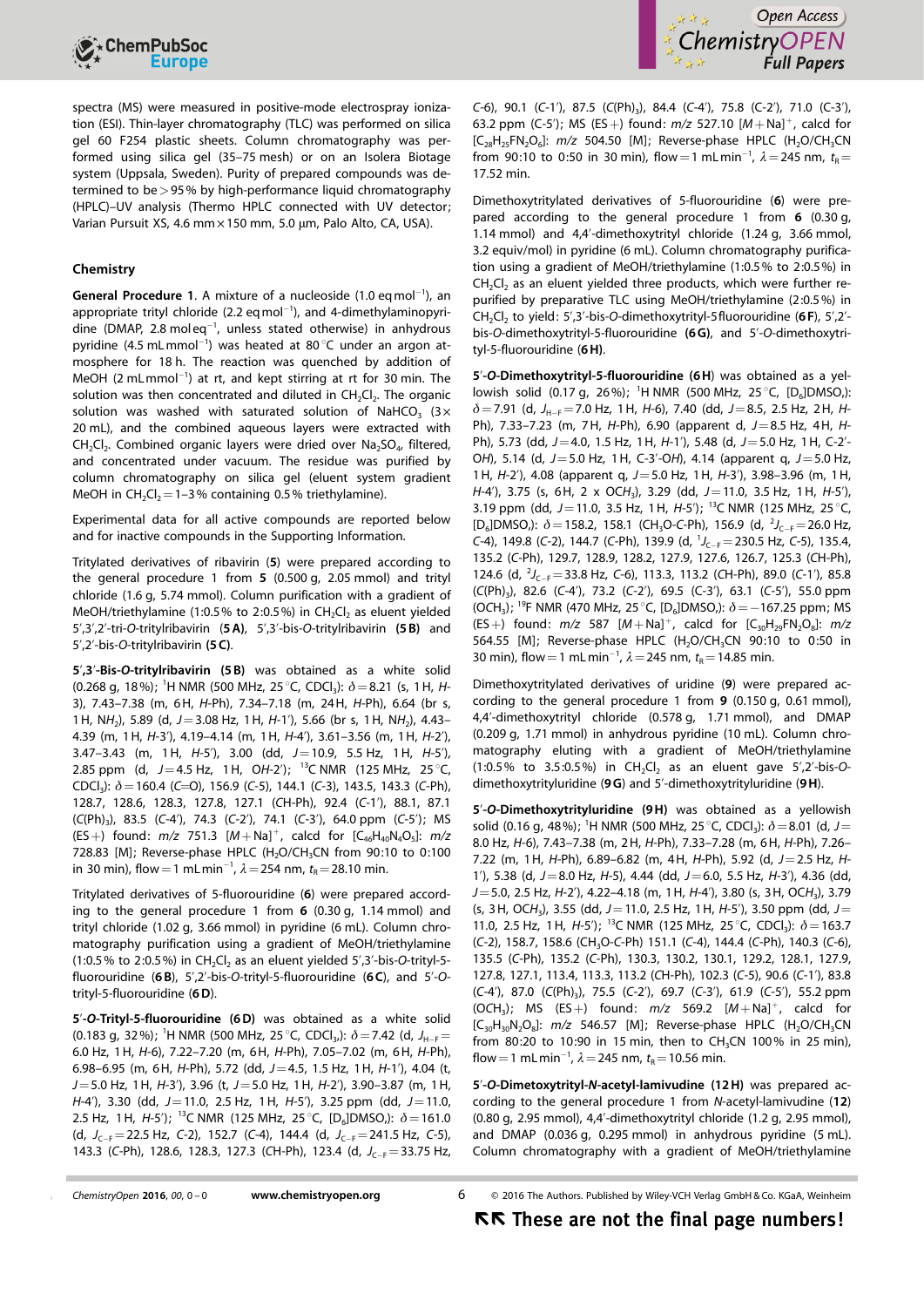



(1:0.5% to 2:0.5%) in CH<sub>2</sub>Cl<sub>2</sub> as an eluent yielded 12H as a white solid (0.55 g, 33%); <sup>1</sup>H NMR (500 MHz, 25 °C, CDCl<sub>3</sub>):  $\delta = 9.73$  (bs, 1H, NH), 8.43 (d, J=7.5 Hz, 1H, H-6), 7.49–7.47 (m, 2H, H-Ph), 7.38– 7.29 (m, 7H, H-Ph), 7.21 (d,  $J=7.5$  Hz, H-5), 6.90–6.88 (m, 4H, H-Ph), 6.37 (dd,  $J=5.5$ , 2.0 Hz, 1H,  $H-1'$ ), 5.34 (t,  $J=5.0$  Hz, 1H,  $H-4'$ ), 3.84  $(s, 6H, OCH<sub>3</sub>)$ , 3.68 (dd, J = 12.5, 2.5 Hz, 1H, H-5'a), 3.64-3.60 (m, 2H, H-5'b and H-2'a), 3.29 (d,  $J=12.5$  Hz, H-2'b), 2.27 ppm (s, 3H, CH<sub>3</sub>); <sup>13</sup>C NMR (125 MHz, 25 °C, CDCI):  $\delta = 170.5$  (COCH<sub>3</sub>), 163.0 (C-2), 158.7 (CH<sub>3</sub>O-C-Ph), 154.9 (C-4), 145.7 (C-5), 145.3 (C-Ph), 135.3, 135.1 (C-Ph), 128.4, 128.1, 113.7, (CH-Ph), 87.9 (C-5), 87.6 (CH-1'), 87.3 (C(Ph)<sub>3</sub>), 63.5 (CH<sub>2</sub>-5'), 55.3 (OCH<sub>3</sub>), 39.7 (CH<sub>2</sub>-2'), 24.9 ppm  $(COCH<sub>3</sub>)$ ; MS  $(ES +)$  found:  $m/z$  596.2  $[M + Na]$ <sup>+</sup>, calcd for  $[C_{31}H_{31}N_3O_6S]$ :  $m/z$  573.1974 [M]; Reverse-phase HPLC (H<sub>2</sub>O/CH<sub>3</sub>CN from 80:20 to 0:100 in 30 min), flow $=$  1 mLmin $^{-1}$ ,  $\lambda$   $=$  254 nm,  $t_{\sf R}$   $=$ 21.59 min.

5'-O-Trityl-5-iodo-2'-deoxyuridine (14D) was prepared according to the general procedure 1 from 5-iodo-2'-deoxyuridine (14) (0.5 g, 1.41 mmol), trityl chloride (1.26 g, 4.52 mmol), and DMAP (0.172 g, 1.41 mmol) in anhydrous pyridine (10 mL). Column chromatography eluting with a gradient of MeOH (1% to 4%) in CH<sub>2</sub>Cl<sub>2</sub> gave 5'-O-trityl-5-iodo-2'-deoxyuridine (14D) as a white solid (0.46 g, 55%); <sup>1</sup>H NMR (500 MHz, 25 °C, CDCl<sub>3</sub>):  $\delta = 9.34$  (bs, 1H, NH), 8.16 (s, 1H, H-6), 7.47–7.46 (m, 6H, H-Ph), 7.36–7.33 (m, 6H, H-Ph), 7.29– 7.26 (m, 3H, H-Ph), 6.34 (dd,  $J=6.0$ , 8.0 Hz, 1H, H-1'), 4.58-4.57 (m, 1H, H-3'), 4.15–4.13 (m, 1H, H-4'), 3.45–3.39 (m, 2H, H-5'), 2.56–2.52 (m, 1H, H-2'a), 2.32–2.28 ppm (m, 1H, H-2'b); 13C NMR (125 MHz, 25 °C, CDCl<sub>3</sub>):  $\delta$  = 160.0 (C-2), 149.7 (C-4), 144.2 (C-6), 143.3 (C-Ph), 128.6, 128.1, 127.4 (CH-Ph), 88.3 (C-5), 87.7 (C(Ph)<sub>3</sub>), 86.3 (C-4'), 85.5 (C-1'), 72.3 (C-3'), 63.6 (C-5'), 49.5 ppm (C-2'); MS (ES +) found:  $m/z$ 619.2  $[M+Na]^+$ , calcd for  $[C_{28}H_{25}IN_2O_5]$  m/z 596.4130 [M]; Reversephase HPLC (H<sub>2</sub>O/CH<sub>3</sub>CN from 80:20 to 0:100 in 30 min), flow = 1 mLmin<sup>-1</sup>,  $\lambda$  = 254 nm,  $t_R$  = 20.71 min.

Dimethoxytritylated derivatives of 5-fluoro-2'deoxyuridine (15) were prepared according to the general procedure 1 from 15 (0.30 g, 1.22 mmol) and 4,4'-dimethoxytrityl chloride (0.90 g, 2.68 mmol) in pyridine (6 mL). Column chromatography purification using gradient of MeOH/triethylamine (1:0.5% to 2:0.5%) in  $CH<sub>2</sub>Cl<sub>2</sub>$  as an eluent followed by preparative TLC purification with MeOH/triethylamine (2:0.5%) in CH<sub>2</sub>Cl<sub>2</sub> yielded 5',3'-bis-O-dimethoxytrityl-5-fluoro-2'-deoxyuridine (15 F) and 5'-O-dimethoxytrityl-5-fluoro-2'-deoxyuridine (15H).

5'-O-Dimethoxytrityl-5-fluoro-2'-deoxyuridine (15H) was obtained as a yellowish solid (0.135 g, 20%); <sup>1</sup>H NMR (500 MHz, 25 °C, MeOD):  $\delta$  = 7.92 (d, J<sub>H-F</sub> = 6.5 Hz, 1 H, H-6), 7.45 (dd, J = 9.0, 1.5 Hz, 2H, H-Ph), 7.35–7.29 (m, 6H, H-Ph), 7.25–7.23 (m, 1H, H-Ph), 6.89– 6.87 (m, 4H, H-Ph), 6.25–6.22 (m, 1H, H-1'), 4.52–4.49 (m, 1H, H-3'), 4.05–4.03 (m, 1H, H-4'), 3.80 (s, 6H, 2 x OCH<sub>3</sub>), 3.42 (dd, J = 10.5, 4.0 Hz, 1 H,  $H$ -5'), 3.35 (dd,  $J$  = 10.5, 4.0 Hz, 1 H,  $H$ -5'), 2.43–2.38 (m, 1H, H-2'), 2.35-2.29 ppm (m, 1H, H-2'); <sup>13</sup>C NMR (125 MHz, 25 °C, CDCl<sub>3</sub>):  $\delta$  = 160.6 (C-2), 158.7 (CH<sub>3</sub>O-C-Ph), 156.7 (C-4), 144.8 (C-Ph), 143.4 (d,  ${}^{1}J_{C-F}$  = 239.5 Hz, C-5), 129.8, 128.8, (CH-Ph), 124.3 (d,  $^{2}J_{C-F}$ =32.8 Hz, C-6), 113.7 (CH-Ph), 88.7 (C(Ph)<sub>3</sub>), 87.8 (C-1'), 87.0 (C-4'), 72.3 (C-3'), 63.9 (C-5'), 55.3 (OCH<sub>3</sub>), 40.7 ppm (C-2'); MS (ES +) found:  $m/z$  571.6  $[M + Na]$ <sup>+</sup>, calcd for  $[C_{30}H_{29}FN_2O_7]$ :  $m/z$  548.55 [M]; Reverse-phase HPLC  $(H<sub>2</sub>O/CH<sub>3</sub>CN$  from 90:10 to 0:50 in 30 min), flow = 1 mL min<sup>-1</sup>,  $\lambda$  = 245 nm,  $t_R$  = 18.44 min.

Tritylated derivatives of 2'-fluoro-2'-deoxyuridine (16) were prepared according to the general procedure 1 from 16 (0.50 g, 2.03 mmol) and trityl chloride (1.60 g, 5.69 mmol) in anhydrous pyridine (10 mL). After work-up, the crude sample was purified by column chromatography using gradient of MeOH/triethylamine (1:0.5% to 2.5:0.5%) in CH<sub>2</sub>Cl<sub>2</sub> to give 5',3'-bis-O-trityl-2'-fluoro-2'deoxyuridine 16 B and 5'-O-trityl-2'-fluoro-2'-deoxyuridine 16D.

5'-O-Trityl-2'-fluoro-2'-deoxyuridine (16D) was obtained as a white solid (0.79 g, 80%); <sup>1</sup>H NMR (500 MHz, 25 °C, [D<sub>6</sub>]DMSO):  $\delta$  = 11.43 (bs, 1H, NH), 7.77 (d, J = 8.1 Hz, 1H, H-6), 7.41–7.29 (m, 15H, H-Ph), 5.91–5.87 (m, 1H, H-1'), 5.70–5.69 (m, 1H, OH-3'), 5.31  $(d, J=8.1 \text{ Hz}, 1\text{ H}, H=5)$ , 5.18-5.07 (m, 1H,  $H=2'$ ), 4.41-4.32 (m, 1H, H-3'), 4.03-4.00 (m, 1H, H-4'), 3.34-3.28 ppm (m, 2H, H-5'); <sup>13</sup>C NMR (125 MHz, 25 °C, [D<sub>6</sub>]DMSO):  $\delta = 163.1$  (C-4), 150.0 (C-2), 143.3 ('ipso' C-Ph), 140.8 (C-6), 128.3, 127.9, 127.2 (CH-Ph), 101.4 (C-5), 93.4 (d,  $J_{C,F}$ =184.5 Hz, C-2'), 88.6 (d,  $J_{C,F}$ =35.7 Hz, C-1'), 86.3  $(C(Ph)_{3})$ , 80.8  $(C-4')$ , 67.9 (d,  $J_{C-F} = 16.6$  Hz,  $C-3'$ ), 62.2 ppm  $(C-5')$ ; <sup>19</sup>F NMR ([D<sub>6</sub>]DMSO, 470 MHz):  $\delta = -199.47$  ppm; MS (ES +) found:  $m/z$  511.14  $[M+Na]^+$ , calcd for  $[C_{28}H_{25}FN_2O_5]$ :  $m/z$  488.51 [M]; Reverse-phase HPLC  $(H<sub>2</sub>O/CH<sub>3</sub>CN$  from 50:50 to 0:100 in 30 min), flow = 1 mL min<sup>-1</sup>,  $\lambda$  = 254 nm,  $t_{\rm R}$  = 6.35 min.

Dimethoxytritylated derivatives of 2'-fluoro-2'-deoxyuridine (16) were prepared according to the general procedure 1 from 16 (0.200 g, 0.81 mmol), 4,4'-dimethoxytrityl chloride (0.769 g, 2.27 mmol), and DMAP (0.278 g, 2.27 mmol) in anhydrous pyridine (10 mL). After work-up, the crude sample was purified by column chromatography using gradient of MeOH/triethylamine (1:0.5% to 2.5:0.5%) in  $CH_2Cl_2$  to give 5',3'-bis-O-dimethoxytrityl-2'-fluoro-2'deoxyuridine (16 F) and 5'-O-dimethoxytrityl-2'-fluoro-2'-deoxyuridine (16H).

5'-O-Dimethoxytrityl-2'-fluoro-2'-deoxyuridine (16H) was obtained as a white solid (0.053 g, 12%); <sup>1</sup>H NMR (500 MHz, 25 °C, CDCl<sub>3</sub>):  $\delta$  = 7.91 (d, J = 8.5 Hz, 1H, H-6), 7.41–7.38 (m, 2H, Ar), 7.35– 7.25 (m, 8H, H-Ph), 6.89-6.85 (m, 3H, H-Ph), 6.09 (dd,  $J=16.5$ , 1.5 Hz, 1H, H-1'), 5.36 (d,  $J=8.5$  Hz, 1H, H-5), 5.05 (dddd,  $J=52.5$ , 4.5, 1.5 Hz, 1H,  $H-2'$ ), 4.55 (dddd, J = 20.0, 8.0, 4.0, Hz, 1H,  $H-3'$ ), 4.13–4.08 (m, 1H, H-4'), 3.83 (s, 3H, OCH<sub>3</sub>), 3.82 (s, 3H, OCH<sub>3</sub>), 3.66  $(dd, J=11.5, 2.5 Hz, 1H, H-5'$ , 3.55 ppm (dd,  $J=11.5, 2.5 Hz, 1H, H-$ 5'); <sup>13</sup>C NMR (125 MHz, 25 °C, CDCl<sub>3</sub>):  $\delta$  = 162.4 (C-2), 158.8, 158.7 (CH3O-C-Ph), 149.7 (C-4), 144.2 (C-Ph), 139.8 (C-6), 135.1, 135.0 (C-Ph), 130.2, 130.1, 128.2, 128.1, 127.2, 113.4 (CH-Ph), 102.5 (C-5), 93.9 (d,  $^1J_{CF}$  = 185.7 Hz, C-2'), 87.6 (d,  $^2J_{CF}$  = 33.6 Hz, C-1'), 82.3 (C-4'), 87.0  $(C(Ph)<sub>3</sub>)$ , 69.1 (d,  ${}^{2}J_{CF}$  = 17.0 Hz, C-3'), 61.1 (C-5'), 55.3 ppm (OCH<sub>3</sub>); MS (ES +) found:  $m/z$ : 571.2 [M + Na]<sup>+</sup>, calcd for [C<sub>30</sub>H<sub>29</sub>FN<sub>2</sub>O<sub>7</sub>]:  $m/z$ 548.56 [M]; Reverse-phase HPLC (H<sub>2</sub>O/CH<sub>3</sub>CN from 80:20 to 10:90 in 15 min, then to CH<sub>3</sub>CN 100% in 25 min, flow = 1 mLmin<sup>-1</sup>,  $\lambda$  = 245 nm,  $t_R$  = 11.64 min.

Tritylated derivatives of 5-methyluridine (19) were prepared according to general procedure 1 from 19 (0.50 g, 1.94 mmol) and trityl chloride (1.50 g, 5.42 mmol) in anhydrous pyridine (8.0 mL). Column chromatography using a gradient of MeOH/triethylamine (1:0.5% to 2:0.5%) in  $CH_2Cl_2$  as eluent yielded 5',3'-bis-O-trityl-5methyluridine (19 B), 5',2'-bis-O-trityl-5-methyluridine (19 C) and 5'- O-trityl-5-methyluridine (19D).

5'-O-Trityl-5-methyl-uridine (19D) was obtained as a white solid (0.36 g, 37%); <sup>1</sup>H NMR (500 MHz, 25 °C, [D<sub>6</sub>]DMSO):  $\delta$  = 11.38 (bs, 1H, NH), 7.50-7.27 (m, 16H, H-Ph, H-6), 5.81 (d, J=5.2 Hz, 1H, H-1'), 5.49 (d,  $J = 5.7$  Hz, 1H, OH-2'), 5.19 (d,  $J = 5.6$  Hz, 1H, OH-3'), 4.21–4.17 (m, 1H, H-2'), 4.14–4.11 (m, 1H, H-3'), 3.98–3.96 (m, 1H, H-4'), 3.28-3.16 (m, 2H, H-5'), 1.44 ppm (d,  $J=1.1$  Hz, 3H, CH<sub>3</sub>); <sup>13</sup>C NMR (125 MHz, 25<sup>°</sup>C, [D<sub>6</sub>]DMSO):  $\delta$  = 163.6 (C-4), 150.6 (C-2), 143.4 ('ipso' C-Ph), 135.8 (C-6), 128.2, 128.0, 127.1 (CH-Ph), 109.4 (C-5), 88.0 (C-1'), 86.4 (C(Ph)<sub>3</sub>), 82.7 (C-4'), 73.0 (C-2'), 70.0 (C-3'), 63.7 (C-5'), 11.6 ppm (CH<sub>3</sub>); MS (ES+) found:  $m/z$  523.16  $[M + Na]$ <sup>+</sup>, calcd for  $[C_{29}H_{28}N_2O_6]$ :  $m/z$  500.54 [M]; Reverse-phase HPLC (H<sub>2</sub>O/

ChemistryOpen 2016, 00, 0-0 [www.chemistryopen.org](http://www.chemistryopen.org) 7

These are not the final page numbers!  $\boldsymbol{z}$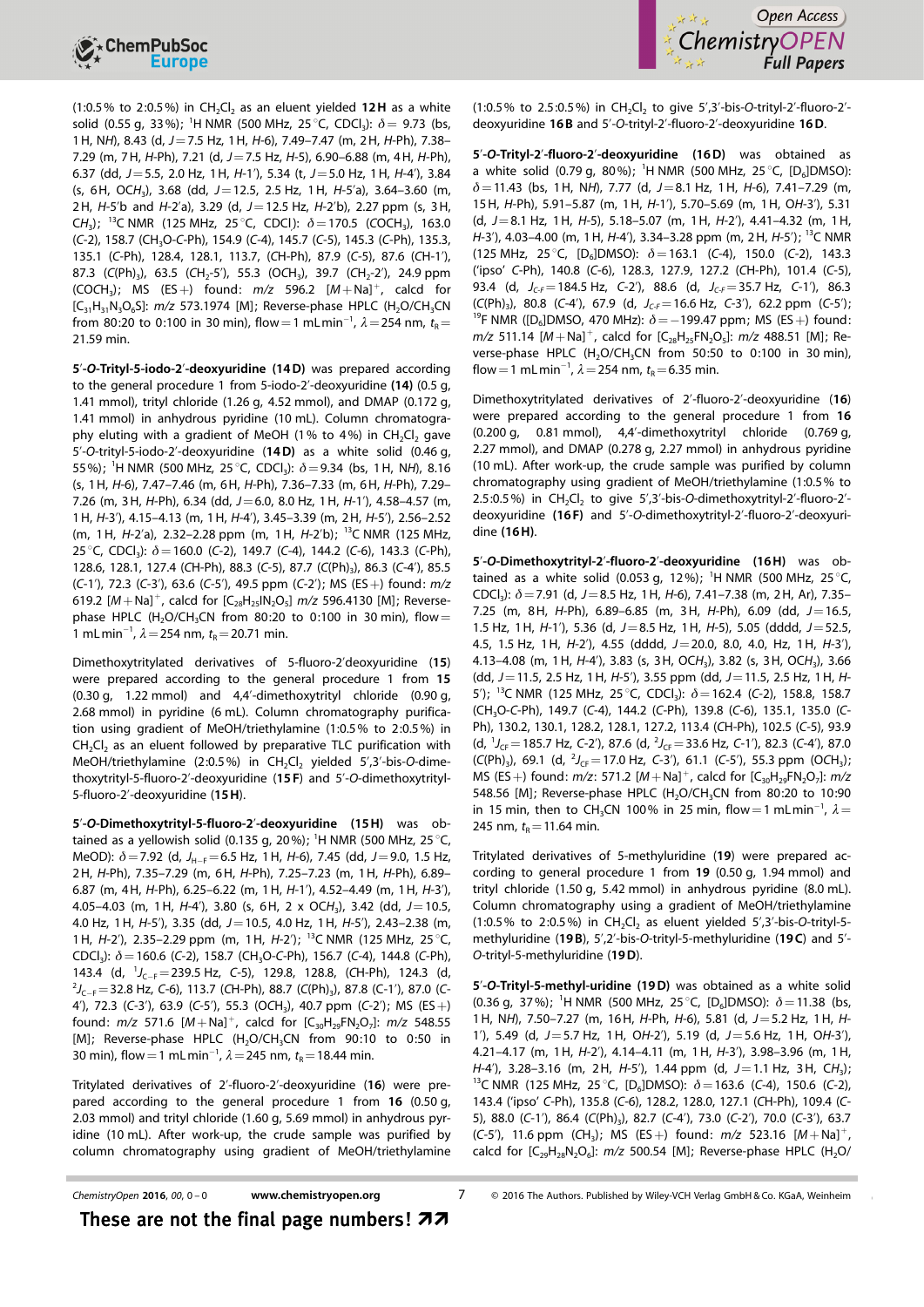



CH<sub>3</sub>CN from 95:5 to 0:100 in 30 min), flow = 1 mLmin<sup>-1</sup>,  $\lambda =$ 254 nm,  $t_{\rm R}$  = 20.36 min.

Tritylated derivatives of fludarabine (20) were prepared according to the standard procedure 1 from 20 (0.30 g, 1.05 mmol) and trityl chloride (0.64 g, 2.31 mmol) in pyridine (6 mL). Column chromatography purification using a gradient of MeOH/triethylamine (1:0.5% to 2:0.5%) in  $CH_2Cl_2$  as eluent gave two products which were further repurified by preparative TLC with MeOH/triethylamine (2:0.5%) in  $CH_2Cl_2$  to yield 5', 3'-bis-O-trityl-fludarabine (20B) and 5'-O,N-trityl-fludarabine (20D-NHTr).

5'-Bis-O,N-trityl-fludarabine (20D-NHTr) was obtained as a white solid (0.05 g, 6%); <sup>1</sup>H NMR (500 MHz, 25 °C, CDCl<sub>3</sub>):  $\delta$  = 8.16 (s, 1 H, H-8), 7.45–7.33 (m, 8H, H-Ph), 7.38–7.36 (m, 8H, H-Ph), 7.38–7.36 (m, 14H, H-Ph), 6.18 (d, J=3.5 Hz, 1H, H-1'), 4.36 (apparent broad d,  $J=2.5$  Hz, 1H, H-3'), 4.25-4.20 (m, 2H, H-2', NH), 4.05 (q,  $J=$ 3.5 Hz, 1H, H-4'), 3.89 (bs, 1H, 3'-OH), 3.62 (dd, J=11.0, 3.0 Hz, 1H, H-5'), 3.42 ppm (dd,  $J=11.0$ , 3.0 Hz, 1H,  $H$ -5'); <sup>13</sup>C NMR (125 MHz, 25 °C, CDCl<sub>3</sub>):  $\delta$  = 159.9 (<sup>1</sup>J<sub>C-F</sub> = 209.0 Hz, C-2), 155.7 (<sup>3</sup>J<sub>C-F</sub> = 20.8 Hz, C-6), 149.3  $({}^{3}J_{C-F}$  = 18.0 Hz, C-4), 144.2, 142.9 (C-Ph), 140.1 (CH-8), 129.0, 128.6, 128.1, 127.9, 127.5, 127.1 (CH-Ph), 118.8  $(^4J_{C-F} = 3.8$  Hz,  $C$ -5), 88.2, 88.1 ( $C(Ph)_{3}$ ), 85.1 ( $C$ -1'), 83.0 ( $C$ -4'), 76.7 ( $C$ -3'), 76.6 ( $C$ -2'), 63.6 ppm (C-5'); <sup>19</sup>F NMR (470 MHz, 25 °C, CDCl<sub>3</sub>):  $\delta$  = -49.84; MS (ES +) found:  $m/z$  792.3  $[M + Na]$ <sup>+</sup>, calcd for  $[C_{48}H_{40}FN_5O_4]$ :  $m/z$ 769.86 [M]; Reverse-phase HPLC (H<sub>2</sub>O/CH<sub>3</sub>CN from 90:10 to 0:50 in 30 min), flow = 1 mL min<sup>-1</sup>,  $\lambda$  = 245 nm,  $t_R$  = 27.40 min.

Tritylated derivatives of thymidine (21) were prepared according to the general procedure 1 from 21 (0.30 g, 1.24 mmol) and trityl chloride (0.75 g, 2.72 mmol) in pyridine (6 mL). Column chromatography using a gradient of MeOH/triethylamine (1:0.5% to 3:0.5%) in  $CH_2Cl_2$  as an eluent gave  $5'$ ,3'-bis-O-trityl-thymidine (21 B) and 5'-O-trityl-thymidine (1).

5',3'-Bis-O-trityl-thymidine (21 B) was obtained as a white solid (0.147 g, 16%); <sup>1</sup>H NMR (500 MHz, 25 °C, CDCl<sub>3</sub>):  $\delta$  = 7.53 (d, J = 1.0 Hz, 1H, H-6), 7.41–7.39 (m, 6H, H-Ph), 7.27–7.23 (m, 24H, H-Ph), 6.47 (t,  $J=7.5$  Hz, 1H,  $H=1'$ ), 4.45-4.42 (m, 1H,  $H=3'$ ), 3.87-3.85 (m, 1H,  $H-4'$ ), 3.24 (dd,  $J=11.0$ , 2.5 Hz, 1H,  $H-5'$ ), 2.86 (dd,  $J=11.0$ , 2.5 Hz, 1 H, H-5'), 1.97-1.94 (m, 2 H, H-2'), 1.41 ppm (d,  $J=1.0$  Hz, 3H, CH<sub>3</sub>); <sup>13</sup>C NMR (125 MHz, 25 °C, CDCl<sub>3</sub>):  $\delta$  = 163.3 (C=O, C-2), 150.1 (C=O, C-4), 144.0, 143.3 (C-Ph), 135.8 (C-6), 129.0, 128.7, 128.5, 128.2, 128.0, 127.9, 127.4, 127.3, 125.3 (CH-Ph), 111.0 (C-5), 87.8, 87.4 (C(Ph)<sub>3</sub>), 85.4 (C-4'), 84.9 (C-1'), 75.4 (C-3'), 63.8 (C-5'), 39.7 (C-2'), 11.7 ppm (CH<sub>3</sub>); MS (ES+) found:  $m/z$  749.38  $[M+Na]^{+}$ , calcd for  $[C_{48}H_{42}N_2O_5]$ :  $m/z$  726.85 [M]; Reverse-phase HPLC (H<sub>2</sub>O/ CH<sub>3</sub>CN from 90:10 to 0:50 in 30 min), flow = 1 mLmin<sup>-1</sup>,  $\lambda =$ 245 nm,  $t_R$  = 24.56 min.

5'-O-Trityl-thymidine (1) was obtained as a white solid (0.19 g, 33%); <sup>1</sup>H NMR (500 MHz, 25 °C, [D<sub>6</sub>]DMSO):  $\delta$  = 7.50 (d, J = 1.0 Hz, 1H, H-6), 7.41–7.38 (m, 6H, H-Ph), 7.36–7.33 (m, 6H, H-Ph), 7.30– 7.26 (m, 3H, H-Ph), 6.21 (t,  $J=6.5$  Hz, 1H, H-1'), 5.30 (d,  $J=4.5$  Hz, C-3'-OH), 4.35–4.31 (m, 1H, H-3'), 3.90–3.88 (m, 1H, H-4'), 3.24 (dd,  $J=10.5$ , 3.0 Hz, 1H, H-5'), 3.17 (dd,  $J=10.5$ , 3.0 Hz, 1H, H-5'), 2.29-2.23 (m, 1H,  $H-2'$ ), 2.18-2.13 (m, 1H,  $H-2'$ ), 1.47 ppm (d,  $J=1.0$  Hz, 3H, CH<sub>3</sub>); <sup>13</sup>C NMR (125 MHz, 25 °C, [D<sub>6</sub>]DMSO):  $\delta = 163.6$  (C=O, C-2), 150.3 (C=O, C-4), 143.4, (C-Ph), 135.6 (C-6), 128.2, 127.9, 127.1 (CH-Ph), 109.5 (C-5), 86.3 (C(Ph)<sub>3</sub>), 85.3 (C-4'), 83.6 (C-1'), 70.4 (C-3'), 63.9 (C-5'), 40.0 (C-2'), 11.7 ppm (CH<sub>3</sub>); MS (ES +) found:  $m/z$  507.54  $[M+Na]^+$ , calcd for  $[C_{29}H_{28}N_2O_5]$ :  $m/z$  484.54 [M]; Reverse-phase HPLC (H<sub>2</sub>O/CH<sub>3</sub>CN 90:10 to 0:50 in 30 min), flow = 1 mL min<sup>-1</sup>,  $\lambda$  = 245 nm,  $t_{\rm R}$  = 6.29 min.

Tritylated derivatives of penciclovir (22) were prepared according to general procedure 1 from 22 (0.57 g, 2.25 mmol) and trityl chloride (1.86 g, 6.75 mmol) in anhydrous pyridine (10 mL). Column chromatography eluting using a gradient of MeOH/triethylamine (1:0.5% to 3:0.5%) in  $CH_2Cl_2$  yielded 5',3'-bis-O-trityl-penciclovir (22 B) and 2-N,5',3'-O-tri-trityl penciclovir (22 B-NHTr).

2-N-5',3'-O-Tri-trityl penciclovir (22 B-NHTr) was obtained as a white solid (0.47 g, 21%); <sup>1</sup>H NMR (500 MHz, 25 °C, [D<sub>6</sub>]DMSO):  $\delta$  = 10.51 (bs, 1H, NH), 7.26 (s, 1H, H-8), 7.31-7.28 (m, 31H, H-Ph, NH), 7.19–7.17 (m, 6H, H-Ph), 7.07–7.04 (m, 6H, H-Ph), 6.97–6.96 (m, 3H, H-Ph), 3.24–3.21 (m, 2H, H-1'), 2.91–2.85 (m, 4H, H-4', H-5'), 1.62–1.58 (m, 1H, H-3'), 1.13–1.09 ppm (m, 2H, H-2'); <sup>13</sup>C NMR (125 MHz, 25 °C, [D<sub>6</sub>]DMSO):  $\delta$  = 156.5 (C-6), 150.3 (C-2), 149.3 (C-4), 144.6, 143.8 ('ipso' C-Ph), 137.2 (C-8), 128.7, 128.4, 128.1, 127.8, 127.4, 126.9, 126.3 (CH-Ph), 117.0 (C-5), 85.8 (C(Ph)<sub>3</sub>), 62.7 (C-4', C-5'), 41.3 (C-1'), 37.3 (C-3'), 28.4 ppm (C-2'); MS (ES+) found:  $m/z$ 1003.39  $[M+Na]^+$ , calcd for  $[C_{67}H_{57}N_5O_3]$  m/z: 980.20 [M]; Reversephase HPLC (H<sub>2</sub>O/CH<sub>3</sub>CN from 50:50 to 0:100 in 40 min), flow = 1 mLmin<sup>-1</sup>,  $\lambda = 254$  nm,  $t_R = 36.64$  min.

#### Biological assays

Antiviral assay: Trityl compounds were prepared as stock solution of 100 mm in dimethyl sulfoxide (DMSO) and then were diluted to a final assay concentration of 20, 10, 5  $\mu$ m. Dilutions were made by adding the appropriate amount of DMSO to lyophilized compound to achieve stock concentrations of 10 to 100 mm. Dissolved compounds were stored at  $-20\degree C$  and brought to rt prior to assay. All compounds were well dissolved in DMSO, and precipitates were not observed upon thawing.

Cell culture: Vero cells were grown in Dulbecco's modified Eagle's medium (DMEM, Sigma-Aldrich) with 10% FBS (Sigma-Aldrich). Cells were plated into 96-well plates at a density of  $10<sup>3</sup>$  cells per well.

Virus culture: Cells were then infected with dengue virus (serotype D2 (strain New Guinea C), ATCC Number: VR-1584), and yellow fever vaccine (17D strain Asibi; grown from a dose of Sanofi Pasteur STAMARIL (1000IU from embryonated chicken eggs) and adapted to Vero cells (Farleigh and Bugert, 2014, unpublished results) at a moi of 1, or left uninfected to determine compound toxicity.

Cell viability was determined after seven days using CellTiterGlo PROMEGA, following the manufacturer's instructions. All experiments were performed in triplicate.

### Acknowledgements

The authors would like to thank Andrew Gibbs from the School of Pharmacy and Pharmaceutical Sciences, Cardiff University, Cardiff, King Edward VII Avenue, Cardiff CF10 3NB, United Kingdom, for excellent technical assistance.

Keywords: 4,4'-dimetoxytrityl  $\cdot$  antiviral  $\cdot$  dengue  $\cdot$  flavivirus  $\cdot$ nucleoside analogues · trityl · yellow fever

```
www.chemistryopen.org 8
```
2016 The Authors. Published by Wiley-VCH Verlag GmbH & Co. KGaA, Weinheim

<sup>[1]</sup> a) L. P. Jordheim, D. Durantel, F. Zoulim, C. Dumontet, [Nat. Rev. Drug Dis](http://dx.doi.org/10.1038/nrd4010)[covery](http://dx.doi.org/10.1038/nrd4010) 2013, 12[, 447 – 464](http://dx.doi.org/10.1038/nrd4010); b) C. M. Galmarini, J. R. Mackey, C. Dumontet, [Lancet Oncol.](http://dx.doi.org/10.1016/S1470-2045(02)00788-X) 2002, 3, 415 – 424; c) E. De Clercq, [J. Clin. Virol.](http://dx.doi.org/10.1016/j.jcv.2004.02.009) 2004, 30, [115 – 133](http://dx.doi.org/10.1016/j.jcv.2004.02.009).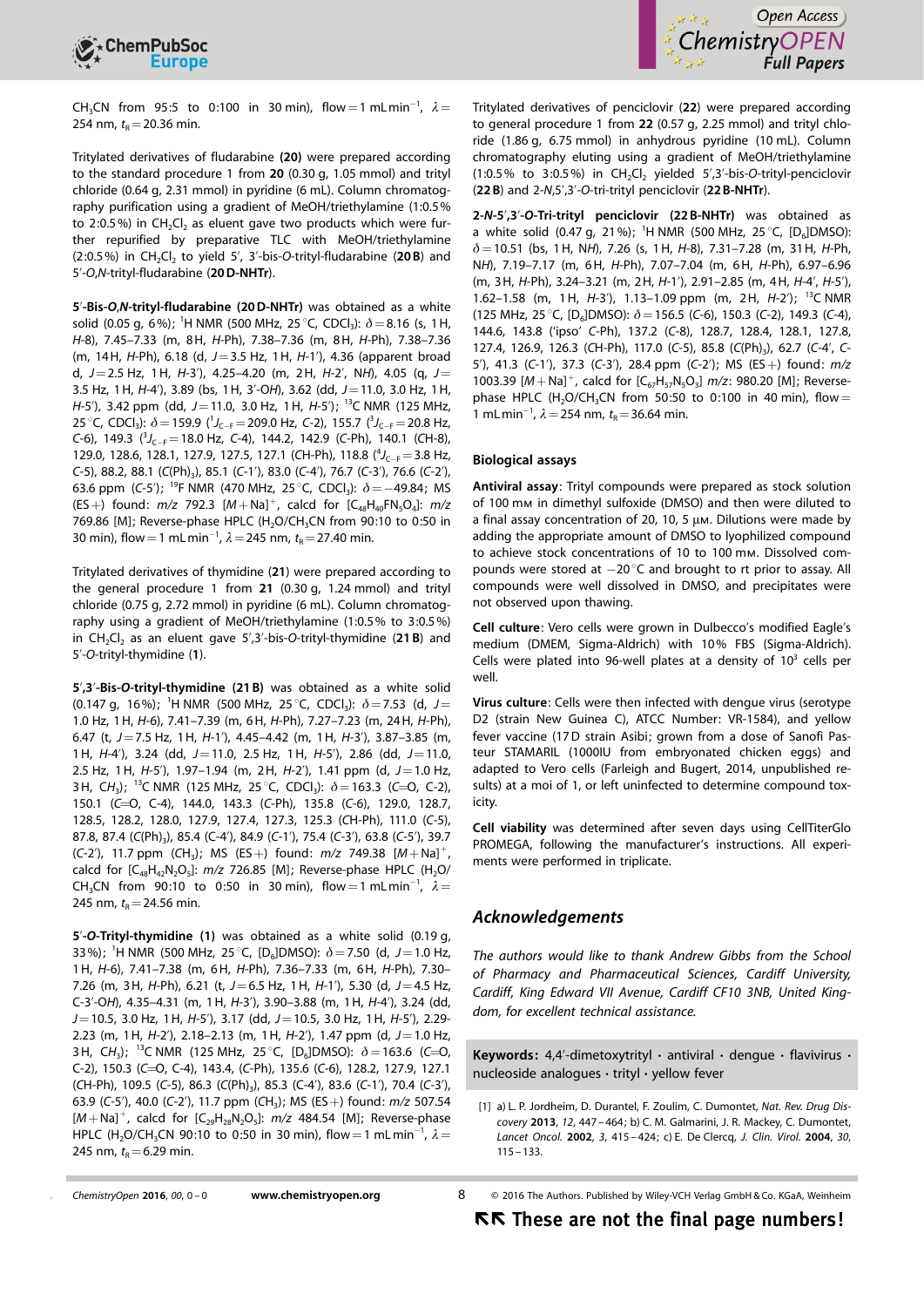

- [2] a) T. Greene, P. Wuts, Protective Groups in Organic Synthesis 3rd ed., New York, 1999; b) A. K. Pathak, V. Pathak, L. E. Seitz, K. N. Tiwari, M. S. Akhtar, R. C. Reynolds, [Tetrahedron Lett.](http://dx.doi.org/10.1016/S0040-4039(01)01645-8) 2001, 42, 7755 – 7757.
- [3] a) V. Kohli, H. Blöcker, H. Köster, [Tetrahedron Lett.](http://dx.doi.org/10.1016/S0040-4039(00)78579-0) 1980, 21, 2683-2686; b) L. N. Beigelman, S. N. Mikhailov, [Carbohydr. Res.](http://dx.doi.org/10.1016/0008-6215(90)80033-Y) 1990, 203, 324 – 329; c) B. de La Torre, M. A. Marcos, R. Eritja, F. Albericio, Lett. Pept. Sci. 2002, 8, 331 – 338; d) L. Hough, M. A. Salam, E. Tarelli, [Carbohydr. Res.](http://dx.doi.org/10.1016/S0008-6215(00)81923-0) 1977, 57, 97-101; e) B. Helferich in Adv. Carbohydr. Chem. Vol. 3 (Eds.: M. L. W. W. W. Pigman, P. Stanley), Academic Press, 1948, pp. 79 – 111.
- [4] A.-I. Hernández, J. Balzarini, A. Karlsson, M.-J. Camarasa, M.-J. Pérez-Pérez, [J. Med. Chem.](http://dx.doi.org/10.1021/jm011128+) 2002, 45, 4254-4263.
- [5] J. Balzarini, A.-J. Hernández, P. Roche, R. Esnouf, A. Karlsson, M.-J. Camar-asa, M.-J. Pérez-Pérez, [Mol. Pharmacol.](http://dx.doi.org/10.1124/mol.63.2.263) 2003, 63, 263-270.
- [6] a) A. Pałasz, D. Cież, Eur. J. Med. Chem. 2015, 97, 582-611; b) S. Liekens, A.-I. Hernández, D. Ribatti, E. De Clercq, M.-J. Camarasa, M.-J. Pérez-Pérez, J. Balzarini, [J. Biol. Chem.](http://dx.doi.org/10.1074/jbc.M402602200) 2004, 279, 29598-29605; c) S. Liekens, A. Bronckaers, A.-I. Hernández, E.-M. Priego, E. Casanova, M.-J. Camara-sa, M.-J. Pérez-Pérez, J. Balzarini, [Mol. Pharmacol.](http://dx.doi.org/10.1124/mol.105.021188) 2006, 70, 501-509; d) E. Casanova, A.-I. Hernández, E.-M. Priego, S. Liekens, M.-J. Camarasa, J. Balzarini, M.-J. Pérez-Pérez, [J. Med. Chem.](http://dx.doi.org/10.1021/jm0605379) 2006, 49, 5562-5570; e) G. F. Ruda, C. Nguyen, P. Ziemkowski, K. Felczak, G. Kasinathan, A. Musso-Buendia, C. Sund, X. X. Zhou, M. Kaiser, L. M. Ruiz-Pérez, R. Brun, T. Kulikowski, N. G. Johansson, D. González-Pacanowska, I. H. Gilbert, [ChemMedChem](http://dx.doi.org/10.1002/cmdc.201000445) 2011, 6, 309 – 320; f) J. L. Whittingham, I. Leal, C. Nguyen, G. Kasinathan, E. Bell, A. F. Jones, C. Berry, A. Benito, J. P. Turkenburg, E. J. Dodson, L. M. R. Perez, A. J. Wilkinson, N. G. Johansson, R. Brun, I. H. Gilbert, D. G. Pacanowska, K. S. Wilson, [Structure](http://dx.doi.org/10.1016/j.str.2004.11.015) 2005, 13, [329 – 338](http://dx.doi.org/10.1016/j.str.2004.11.015); g) A. Angusti, S. Manfredini, E. Durini, N. Ciliberti, S. Vertuani, N. Solaroli, S. Pricl, M. Ferrone, M. Fermeglia, R. Loddo, B. Secci, A. Visioli, T. Sanna, G. Collu, M. Pezzullo, P. La Colla, [Chem. Pharm. Bull.](http://dx.doi.org/10.1248/cpb.56.423) 2008, 56[, 423 – 432.](http://dx.doi.org/10.1248/cpb.56.423)
- [7] T. De Burghgraeve, B. Selisko, S. Kaptein, G. Chatelain, P. Leyssen, Y. Debing, M. Jacobs, A. Van Aerschot, B. Canard, J. Neyts, [Antiviral Res.](http://dx.doi.org/10.1016/j.antiviral.2013.01.011) 2013, 98[, 242 – 247.](http://dx.doi.org/10.1016/j.antiviral.2013.01.011)
- [8] G. Chatelain, Y. Debing, T. De Burghgraeve, J. Zmurko, M. Saudi, J. Rozenski, J. Neyts, A. Van Aerschot, [Eur. J. Med. Chem.](http://dx.doi.org/10.1016/j.ejmech.2013.04.034) 2013, 65, 249 – 255.
- [9] M. Saudi, J. Zmurko, S. Kaptein, J. Rozenski, J. Neyts, A. Van Aerschot, [Eur. J. Med. Chem.](http://dx.doi.org/10.1016/j.ejmech.2014.02.011) 2014, 76, 98 – 109.
- [10] a) P. Leyssen, E. De Clercq, J. Neyts, [Clin. Microbiol. Rev.](http://dx.doi.org/10.1128/CMR.13.1.67-82.2000) 2000, 13, 67-82; b) C. P. Simmons, J. J. Farrar, N. van Vinh Chau, B. Wills, [New Engl. J. Med.](http://dx.doi.org/10.1056/NEJMra1110265) 2012, 366[, 1423 – 1432](http://dx.doi.org/10.1056/NEJMra1110265).
- [11] a) M. G. Guzman, S. B. Halstead, H. Artsob, P. Buchy, J. Farrar, D. J. Gubler, E. Hunsperger, A. Kroeger, H. S. Margolis, E. Martinez, M. B. Nathan, J. L. Pelegrino, C. Simmons, S. Yoksan, R. W. Peeling, [Nat. Rev.](http://dx.doi.org/10.1038/nrmicro2460) [Microbiol.](http://dx.doi.org/10.1038/nrmicro2460) 2010, 8, S7 – 16; b) S. L. Abd Kadir, H. Yaakob, R. Mohamed Zulkifli, [J. Nat. Med.](http://dx.doi.org/10.1007/s11418-013-0767-y) 2013, 67, 677 – 689; c) H. A. Rothan, H. Bahrani, N. Abd Rahman, R. Yusof, [BMC Microbiol.](http://dx.doi.org/10.1186/1471-2180-14-140) 2014, 14, 140.
- [12] S. Pricl, M. Ferrone, M. Paneni, A. Angusti, M. S, P. La Colla, M. Mura, in Convegno GRICU Nuove frontiere di applicazione delle metodologie dell'ingegneria chimica, 2004, 115 – 118.
- [13] a) N. C. Yung, J. J. Fox, [J. Am. Chem. Soc.](http://dx.doi.org/10.1021/ja01475a022) 1961, 83, 3060-3066; b) J. Žemlička, Collect. Czech. Chem. Commun. 1964, 29, 1734 - 1735.
- [14] S. K. V. Vernekar, L. Qiu, J. Zhang, J. Kankanala, H. Li, R. J. Geraghty, Z. Wang, [J. Med. Chem.](http://dx.doi.org/10.1021/acs.jmedchem.5b00327) 2015, 58, 4016-4028.
- [15] a) L. Kangas, M. Grönroos, A. Nieminen, Med. Biol. 1984, 62, 338-343; b) A. L. Niles, R. A. Moravec, T. L. Riss, Curr. Chem. Genomics 2009, 3, 33-41.

Received: November 26, 2015 Published online on  $\blacksquare$   $\blacksquare$ , 0000